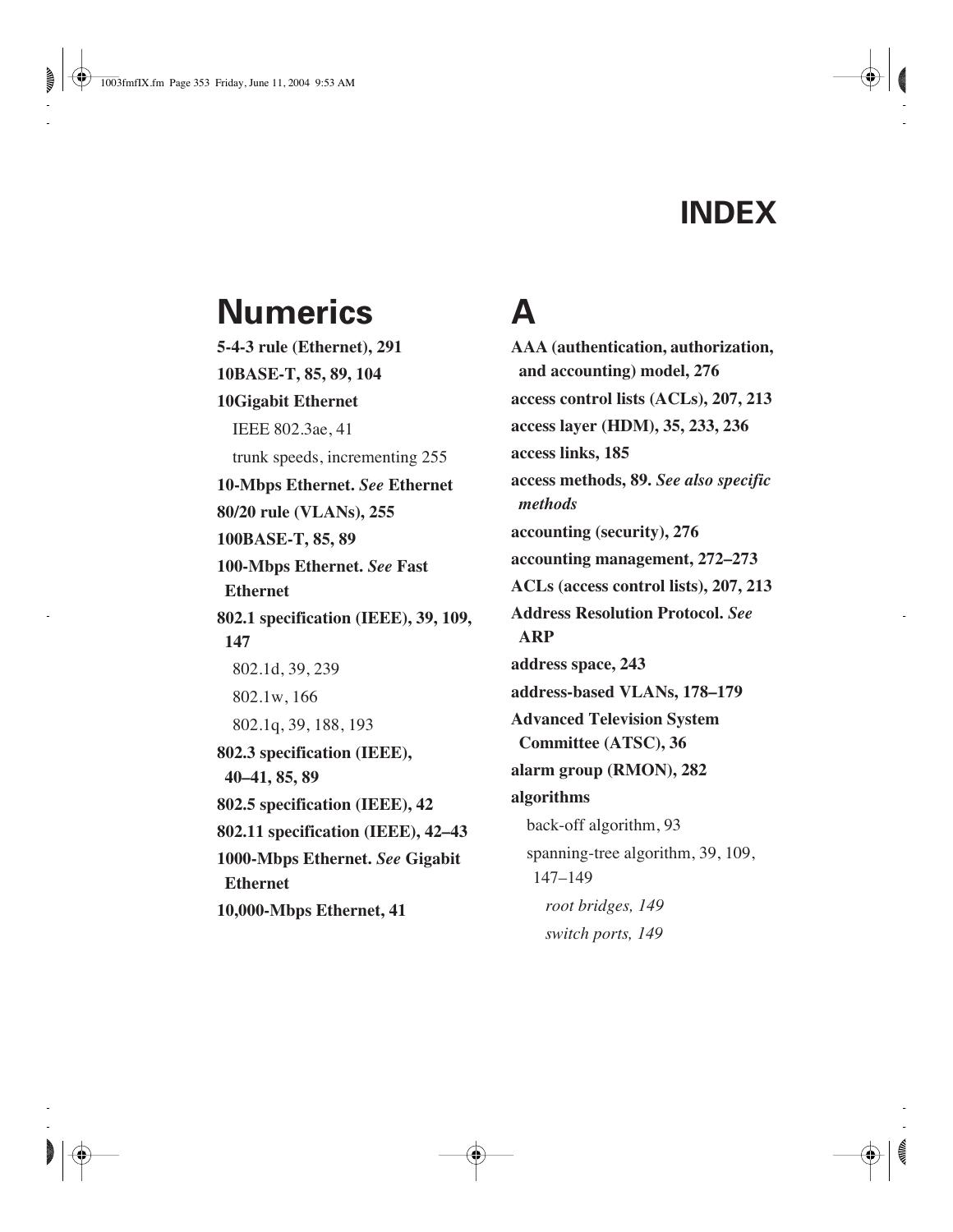**American National Standards Institute, 37–38 analog repeaters, 53 analog signals, 50–52** converting to digital, 52 **ANSI (American National Standards Institute), 37–38 application layer (OSI), 29, 33 application-specific integrated circuits (ASICs), 174, 237 ARP (Address Resolution Protocol), 139, 212, 246** attacks, 212–213 broadcasts, 121 cache (routers), 139 mapping, 139–141 poisoning, 212 segmenting broadcasts, 249 steady-state conditions, 141 tables, 136 **ASICs (application-specific integrated circuits), 174, 237 ATM (Asynchronous Transfer Mode), 32 ATSC (Advanced Television System Committee), 36 authentication, 276**

**authentication, authorization, and accounting (AAA) model, 276 authorization, 276 availability, managing performance, 275**

#### **B**

**backbone switches, 84 back-off algorithm, 93 backups (redundancy/fault management), 253, 267 bandwidth** accounting management, 272 conserving via multicast, 120 contending for, 296 doubling Ethernet bandwidth, 232 Ethernet, 40 flat network topology, 228 hubs, 97 managing, 227, 275 microsegmenting, 247 network designs, 227, 254 network traffic, 296 network management applications, 227 performance management, 275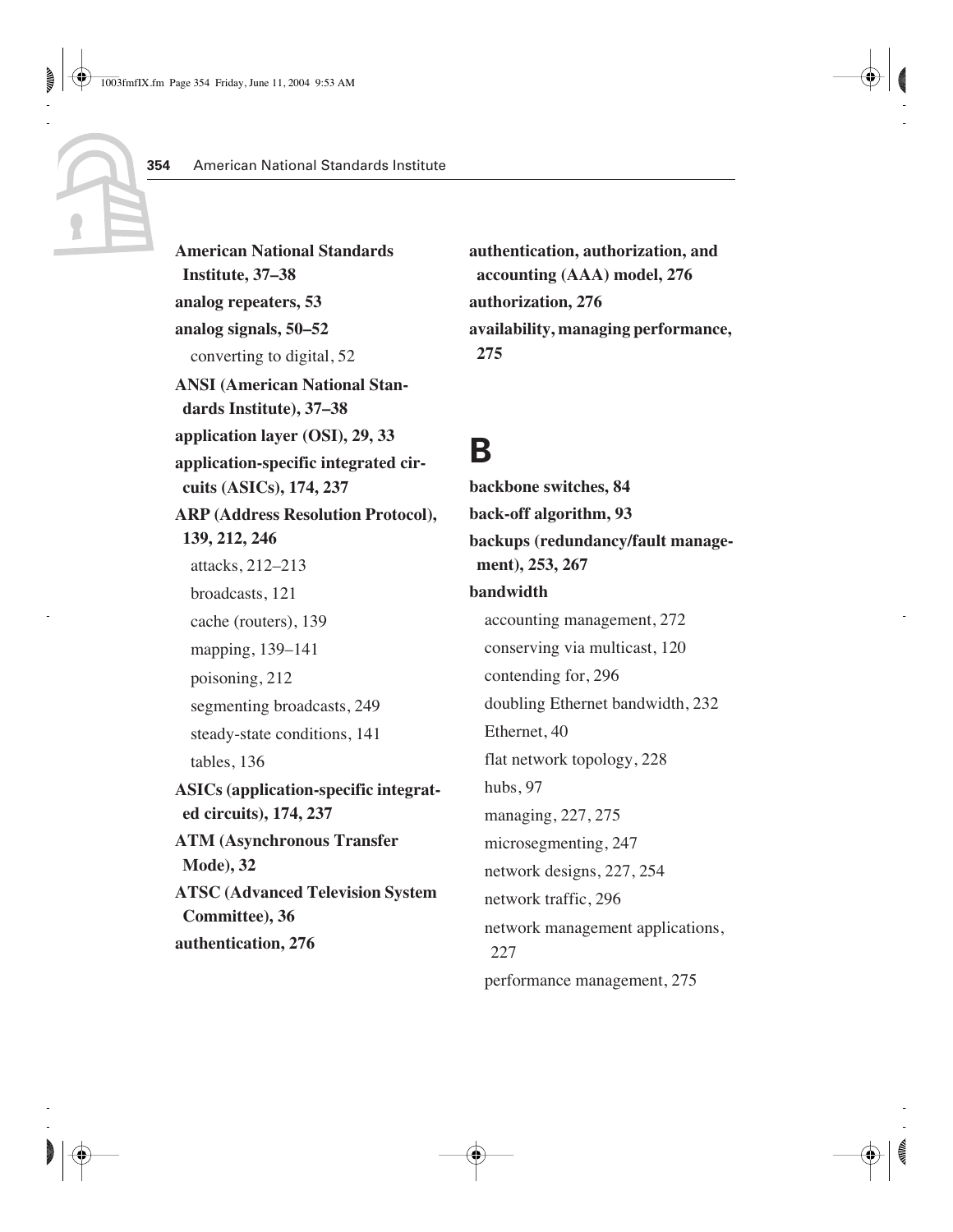routing inter-VLAN traffic, 255 sharing, 236 STP, 74 switches, 104, 220, 237 *high bandwidth requirements, 228 microsegmenting, 247* twisted-pair cable, 74 UTP, 75 **baselines** configuration management, 271 performance management, 274 **BGP (Border Gateway Protocol), 133 billing (accounting management), 272 binary conversion (decimal/hexadecimal), 91 binary numbering, 91 bit buckets, 126 bit streams, 32.** *See also* **signals bits, 50, 53 blocking state, 148, 156–157, 166 Border Gateway Protocol (BGP), 133 BPDUs (bridge protocol data units), 150–153** bridges, 150, 165 contents of, 152

determining superiority, 151 electing designated ports, 163 network topology changes, 151 selecting ports, 153 switches, 150 transmission rate (default), 162 transparent switching, 242 **breaking up.** *See* **segmenting bridges** BPDUs, 150, 165 data link layer, 32, 63 Ethernet, 89, 98–100 filtering, 99 flooding, 102 fragmenting frames, 141 functioning as multiport hubs, 63 ID components, 151 interconnecting switches, 109 interface address tables, 103 IP routing lookups (versus), 138 LAN bridges, 297 MAC addresses, 98, 136, 151 MAC flooding attack, 211 MAC tables, 63 multiport bridges (switches), 63 network congestion, preventing 97 network segmentation, 94 operation, 100–102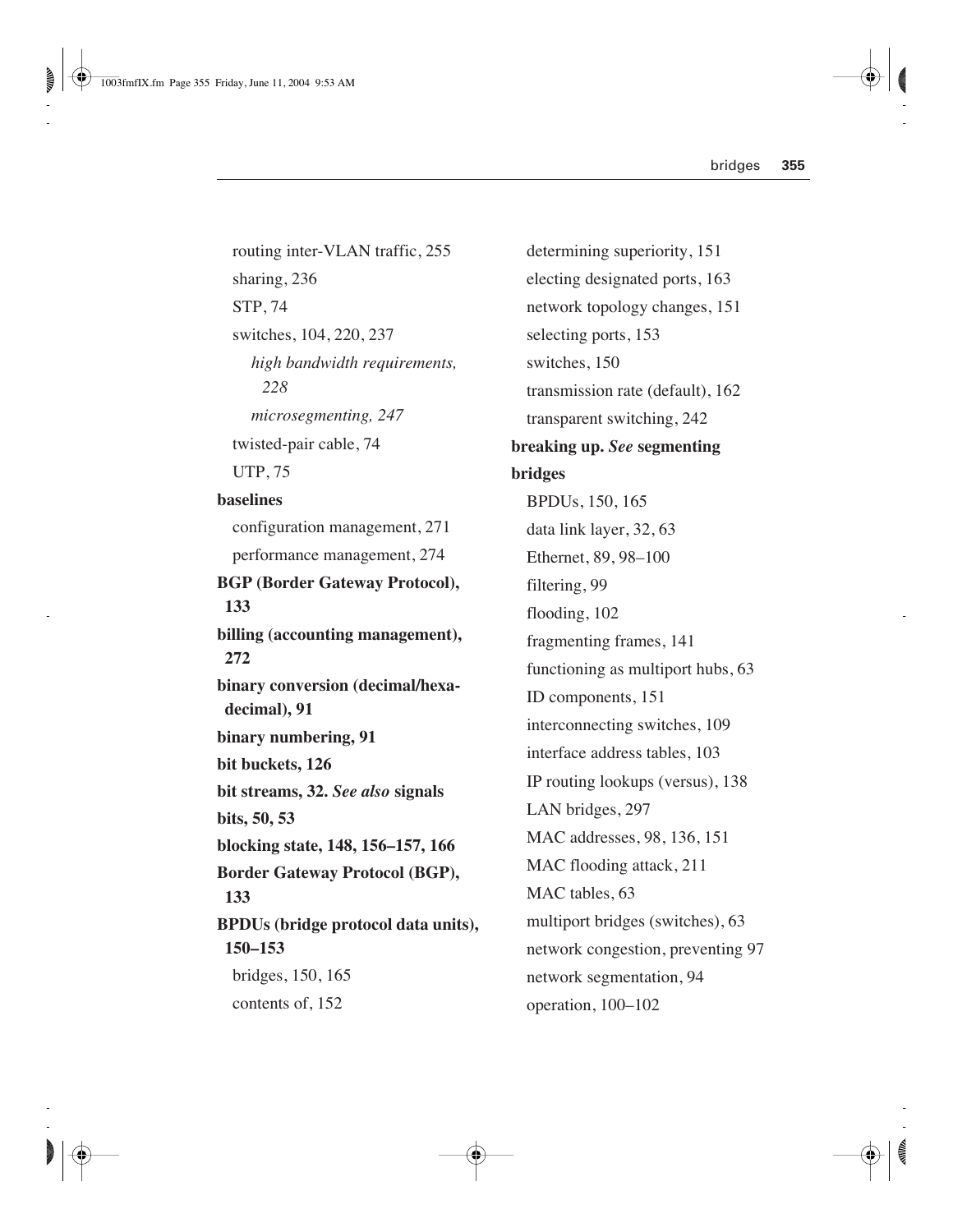port numbers, 29 priority, 151 removing loops, 150 repeaters and hubs (versus), 98 routers (versus), 109 STP port states, 155 transparent bridges, 100, 222 WAN interfaces, 298 **bridging (data-link addresses), 118 broadcast (transmission method), 121 broadcasts, 107, 242–243** controlling, 248–249 domains, 172 *breaking up with routers, 291 distribution layer, 236 flat networks, 222, 228 routers separating, 228 traditional versus VLAN, 225 VLANs, 172, 304* filtering, 224 IPX clients, 248 radiation, 250 segmenting, 249–250 storms, 108, 242–243, 254

## **C**

**cabling, 11, 73** coaxial, 17, 56 copper, 11, 56, 74 EMI/RFI, 56 Ethernet, 74 Fast Ethernet, 74 fiber-optic, 11, 17, 56, 75–77 LAN connections, 73 LAN versus VLAN infrastructure, 225 physical layer components, 50 repeaters, 96 security, 74–76 termination, 77 twisted-pair, 17, 55, 74 *STP, 56, 74 UTP, 55, 75* wall plates/boxes, 79 **CAD/CAM (computer-assisted design/computer-assisted manufacturing), 296 CAM (content-addressable memory), 206 campus LANs, 302** design principles, 254–256 distributed routing/switching, 259 introducing switch benefits, 237–238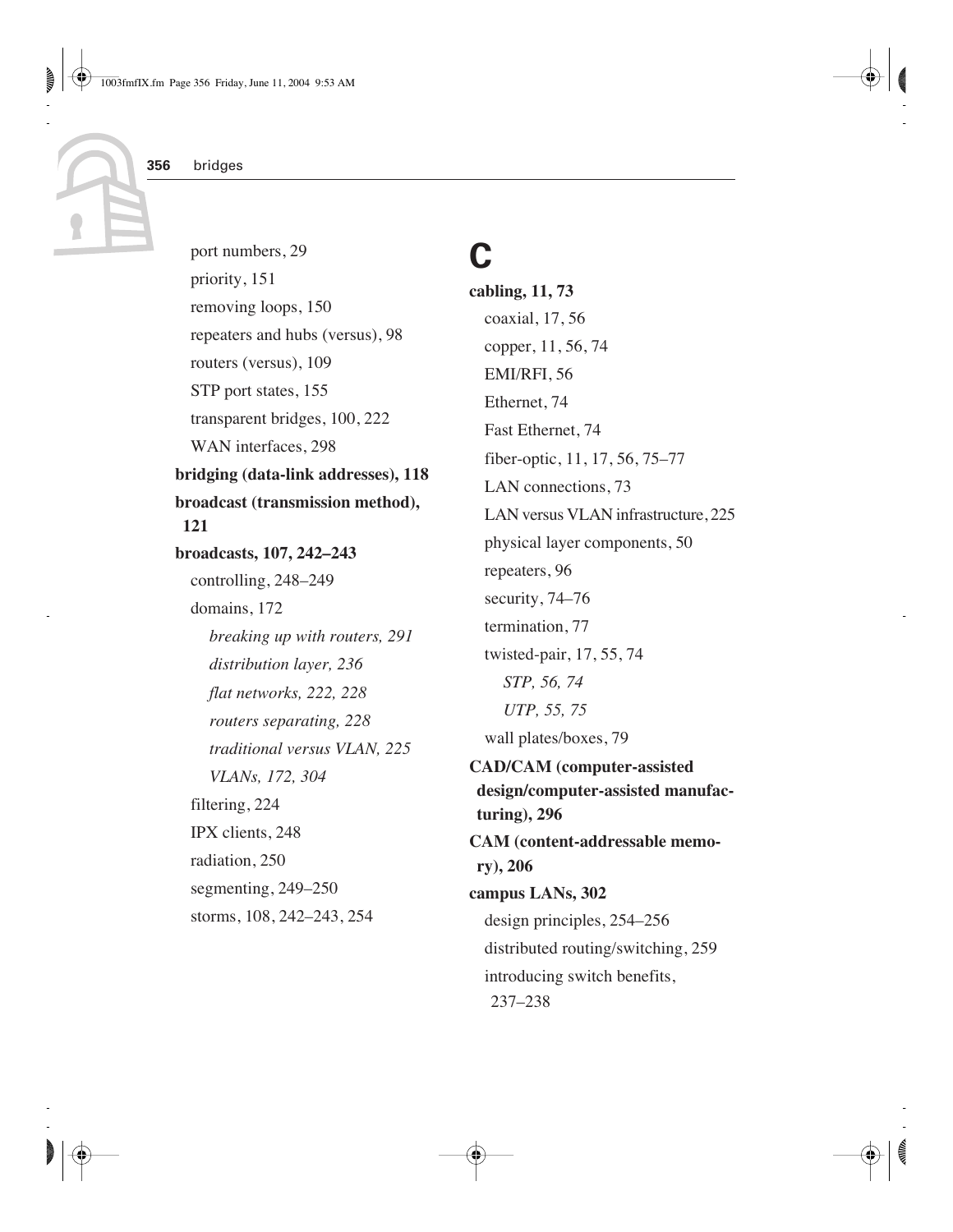large switching/minimal routing, 258–259 scalable switching, 256–257 **capture group (RMON), 283 carrier sense multiple access with collision detect.** *See* **CSMA/CD case studies** bridge-based networks, 297–298 hub-based networks, 292–296 medium/large switch-based networks, 302–303 small switch-based networks, 298–301 VLANs, 303–305 **change control, 271 checksums, 31 ciphertext, 30 Cisco IOS interface, 137 client mode (VTP), 190 coaxial cable, 56 collapsed backbone networks, 108 collision detection, 93 collision domains, 92** breaking up, 291 **collisions, 93–94** Ethernet, 41, 128 late, 128 **computer-assisted design/computerassisted manufacturing (CAD/**

**CAM), 296 confidentiality (traffic integrity), 224 configuration management, 270–271 congestion.** *See* **network congestion congestion control, 31 content-addressable memory (CAM), 206 convergence.** *See* **network convergence converting numbers, 91 copper cable, 11, 56, 74 core layer (HDM), 35, 233, 236 CRC (cyclic redundancy check), 121–123** adding to frame size, 121 Ethernet frame sizes, 121 multilayer switching, 131 **CSMA/CD (carrier sense multiple access with collision detect)** collisions/collision domains, 92–94 Ethernet, 41, 86, 92 flat network topology, 228 operation, 92–93 retransmitting (frames), 41, 94 shared environments, 89 time slots, 94 **cut-through method (switching), 108 cut-through switching, 126–128 cyclic rendundancy check.** *See* **CRC**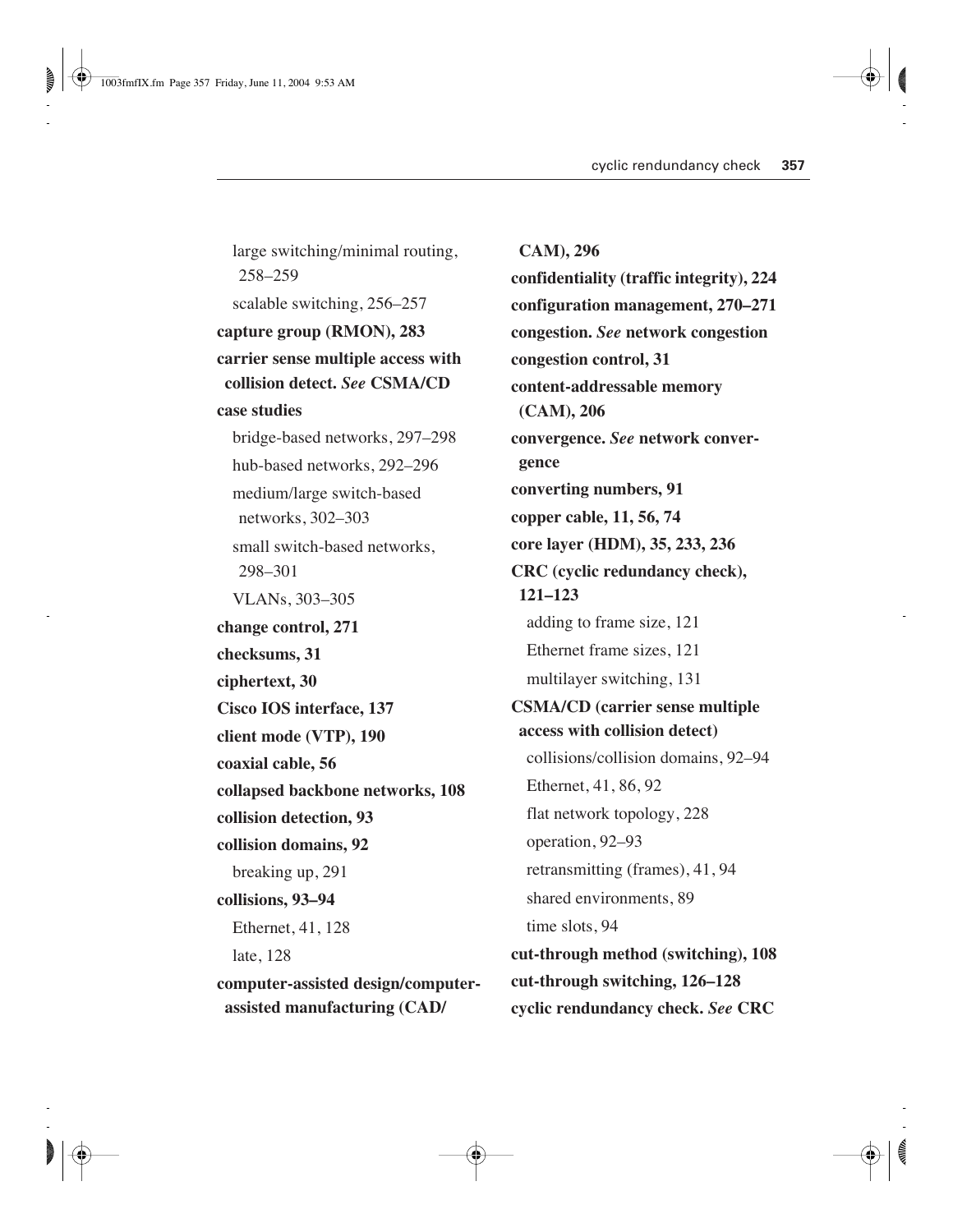# **D**

**daisy chaining, 295 dark fiber, 49 data, defined, 11 data flow, 4** bit streams, 32 broadcast method, 121 collisions, 93 en-/decapsulating, 33 errors, 31 FDDI, 85 forwarding, 31, 174 frames, 12, 54, 61 full-duplex mode, 14 half-duplex mode, 13 high-priority/sensitive traffic, 224 isolating network traffic, 174 multicast method, 120 native VLANs, 202 NICs, 80 OSI model, 28, 33 protocols, 147 ring topology, 82 routed versus switched networks, 243 routers, 67 routing, 31 segmenting network traffic, 174 senstive/high-priority traffic, 224

simplex mode, 13 signal types, 32 star topology, 80 switch-based hierarchical design, 301 switching, 10, 108–109 Token Ring, 42 transmission media, 32 transmission methods, 118–121 transmission modes, 13–14 unicast method, 120 VLANs, 226 **data link layer (OSI model), 31–33, 57, 60, 231** address space, 243 addresses, 136 bridges, 63 fixed-length fields, 136 flat network topology (switching), 231–232 fragmenting (frames), 141 frames, 61–62 hardware, 63–65 multilayer switching, 130 network attacks, 210 RMON, 283 switches, 63, 247 switching methods, 123–129 *cut-through, 126–128*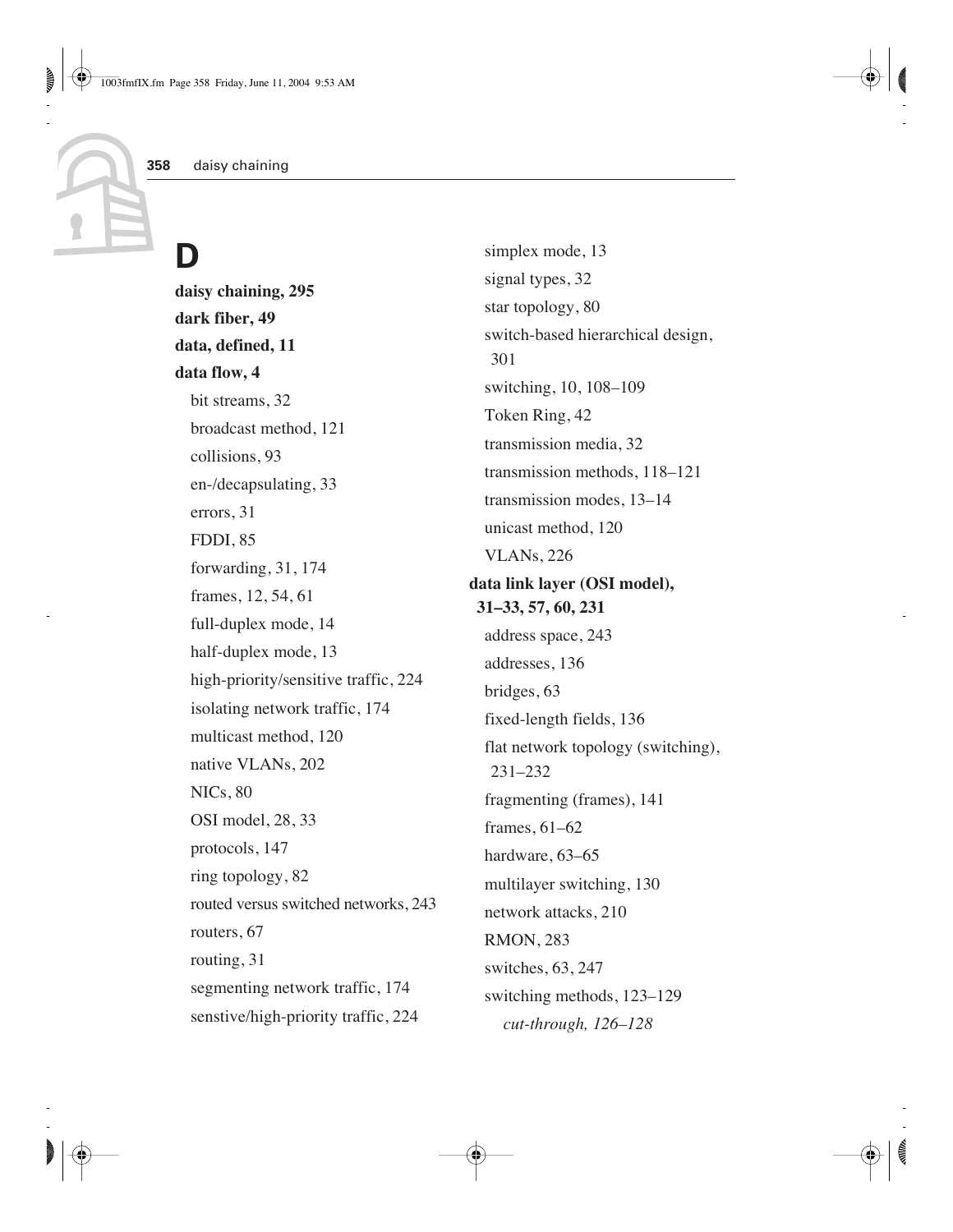*fragment-free, 128–129 store-and-forward, 123–126* VLANs, 174, 208 **data-link addresses** ARP, 246 bridging, 118 IP addresses (versus), 139 **decapsulation, 34 decimal conversion (hexadecimal/binary), 91 decimal numbering, 91 dedicated-media LANs, 40 delay.** *See also* **latency** comparing switching methods, 126 flat network topology, 228 multilayer switching, 131 **demarcation points, 6 demodulation, 11 dense wavelength-division multiplexing (DWDM), 32 designated ports, 152**  electing, 163 MAC addresses, 164 **designated switches, 152 destination, defined, 4 DHCP (Dynamic Host Configuration Protocol), 249 Digital Equipment Corporation (DEC), 22**

**Digital Equipment Corporation, Intel, Xerox (DIX), 22, 28 digital repeaters, 53 digital signals, 50–52** converting to analog, 52 **Digital Subscriber Line (DSL), 89 distant end, defined, 9 distributed routing/swithing, 259–260 distribution layer (HDM), 35, 233, 236, 258 DIX (Digital Equipment Corporation, Intel, Xerox), 22, 28 DSL (Digital Subscriber Line), 89 DTP (Dynamic Trunking Protocol), 207 DWDM (dense wavelength-division multiplexing), 32 Dynamic Host Configuration Protocol (DHCP), 249 Dynamic Trunking Protocol (DTP), 207**

#### **E**

**EIA/TIA-232 (Electronic Industries Alliance/Telecommunications Industry Alliance), 32**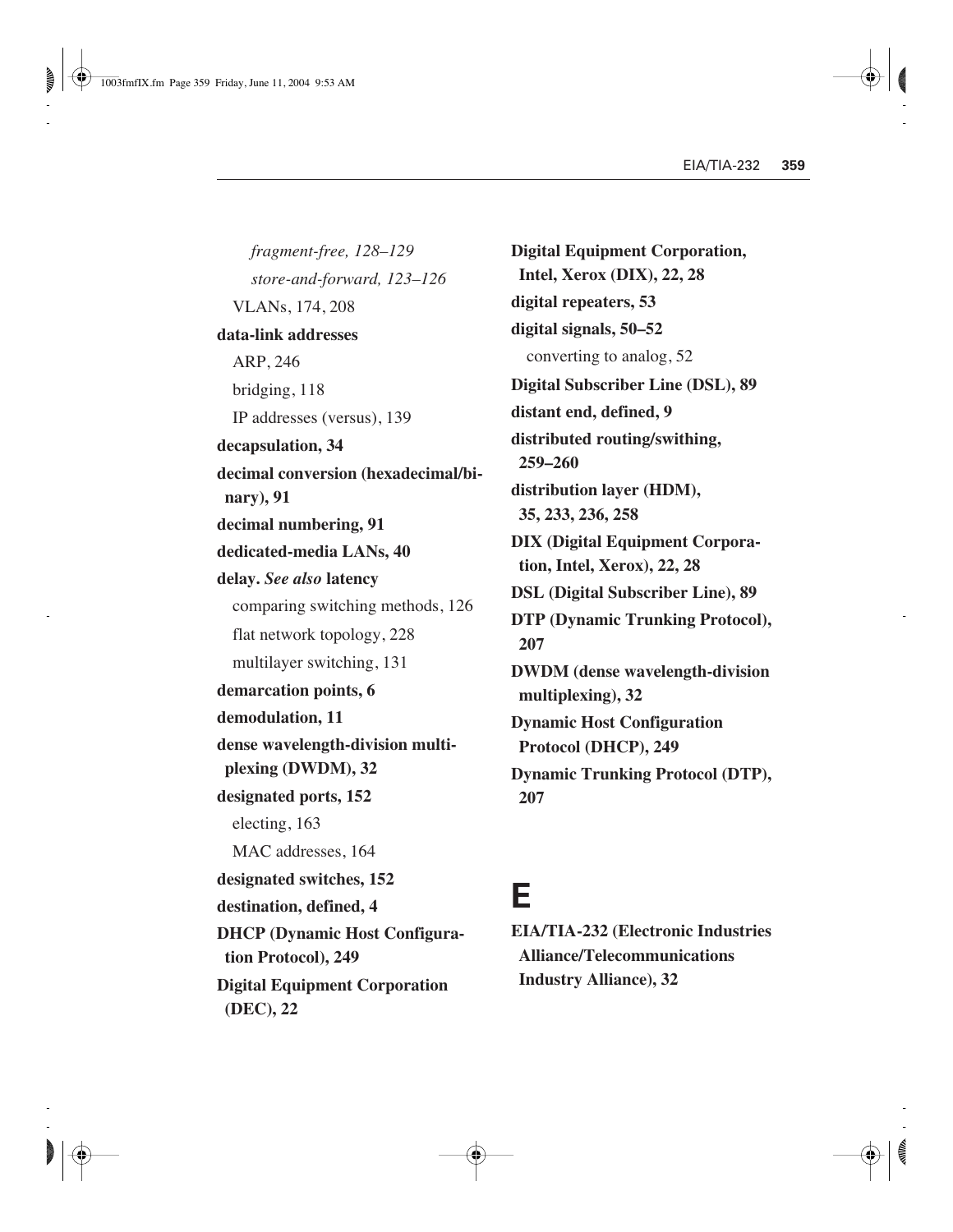| electronic signals (analog/digital),      | full-duplex mode, 232            |
|-------------------------------------------|----------------------------------|
| $50 - 52$                                 | half-duplex mode, 232            |
| <b>EMI</b> (electromagnetic interference) | hubs, 89, 96-97                  |
| sources of, 56                            | IEEE 802.3 specification, 41, 85 |
| STP, 56, 74                               | interface tables, 89             |
| UTP, 56, 75                               | interfaces, 132                  |
| encapsulation, 33                         | inventors, 22, 28                |
| encryption, 30                            | Layer 2 addresses, 246           |
| error correction, 31                      | MAC addresses, 89                |
| error handling, 31                        | microsegmenting, 219             |
| error recovery, 30                        | modes, 40, 232                   |
| <b>EtherChannel</b> , 255                 | packet switching, 134            |
| <b>Ethernet, 41</b>                       | popularity of, 18                |
| 5-4-3 rule, 291                           | port cost, 160                   |
| bandwidth, 40, 232                        | port security, 204               |
| bridges, 89, 98-100                       | repeaters, 95                    |
| broadcast domains, 172                    | RJ connectors, 77                |
| cable modems, 89                          | RMON groups, 282                 |
| cabling, 74                               | routers, 109, 132                |
| collisions, 41, 93-94                     | routing tables, 89               |
| $CSMA/CD$ , 41, 92                        | segment numbers, 291             |
| discarding frames, 124                    | shared environment, 89           |
| doubling bandwidth, 232                   | standards, 40-41, 89             |
| environments, 89                          | switched environments, 89        |
| frames                                    | switches, 89, 104-106            |
| source/destination addresses, 134         |                                  |
| sizes, 121, 245                           |                                  |

**360**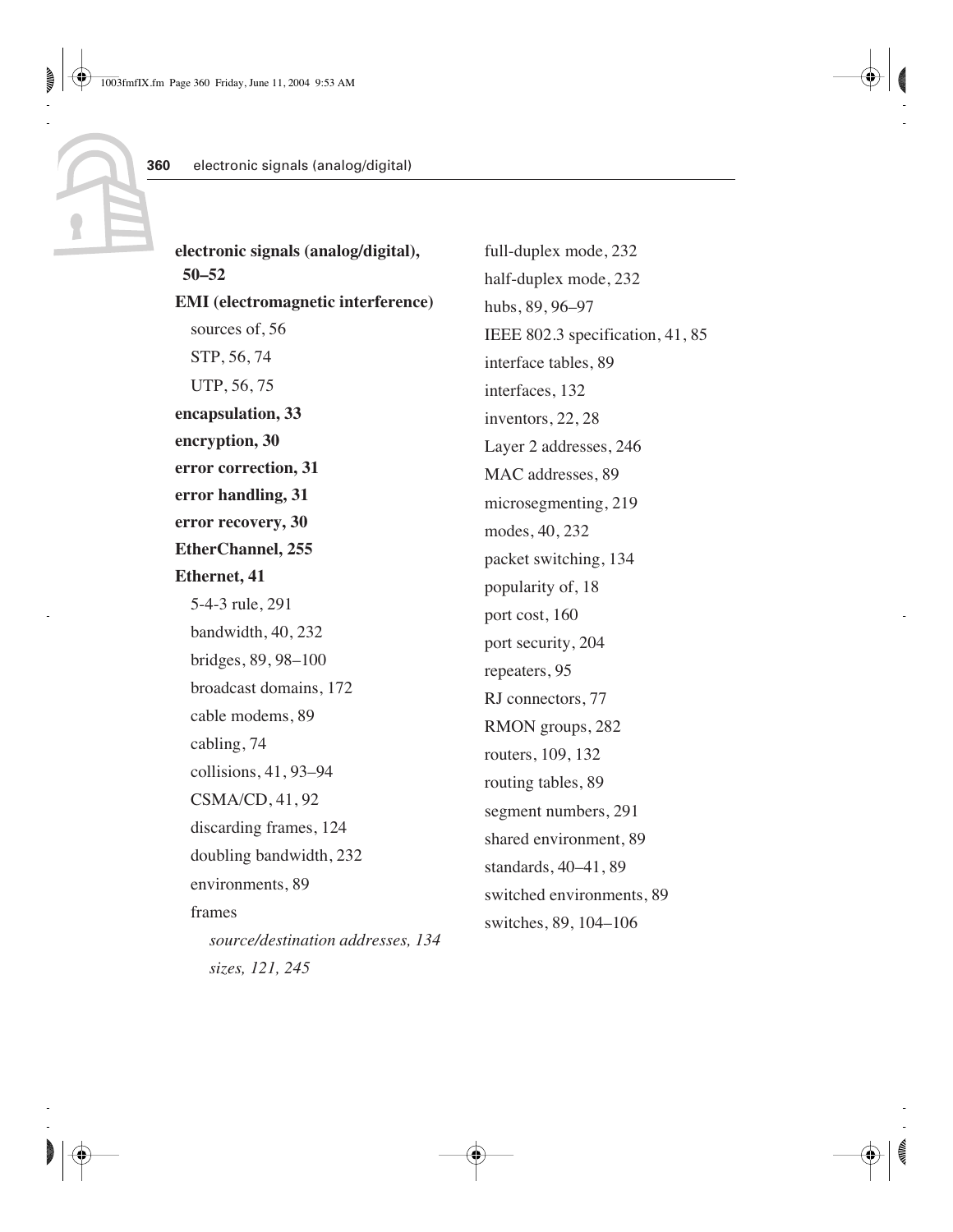switching methods, 108–109 Token Ring (versus), 85 transfer rates, 41, 85, 89 **event group (RMON), 283**

#### **F**

**fast convergence, 238 Fast Ethernet, 40.** *See also* **Ethernet**  bandwidth, 40, 232 cabling, 74 doubling bandwidth, 232 IEEE 802.3u, 41 incrementing trunk speeds, 255 frame sizes, 245 microsegmenting, 219 modes, 40 port cost, 160 port security, 204 **fault management, 267–270 FCAPS (fault, configuration, accounting, performance, and security) model, 265–278** accounting management, 272–273 configuration management, 270–271 fault management, 267–270 OSI model (versus), 265–267

performance management, 273–275 security management, 275–278 **FDDI (Fiber Distributed Data Interface), 85** ring topology, 82 transfer rates, 85 **fiber-optic cable, 11, 56** copper cable (versus), 75 modes (MMF/SMF), 76–77 **file servers, 18 filter group (RMON), 283 filtering** access layer, 236 bridges, 99 Cisco switches enabled for, 244 nonfiltering switches, 242 switches, 105 traffic, 225 **firewalls, 225, 238** hub security, 293 nonsecure side (public), 202 routing platforms, 224 secure side (private), 202 security, 202 **flat network topology, 227–230, 241 flooding, 102, 174, 222 flow control, 30 forward delay timer, 156**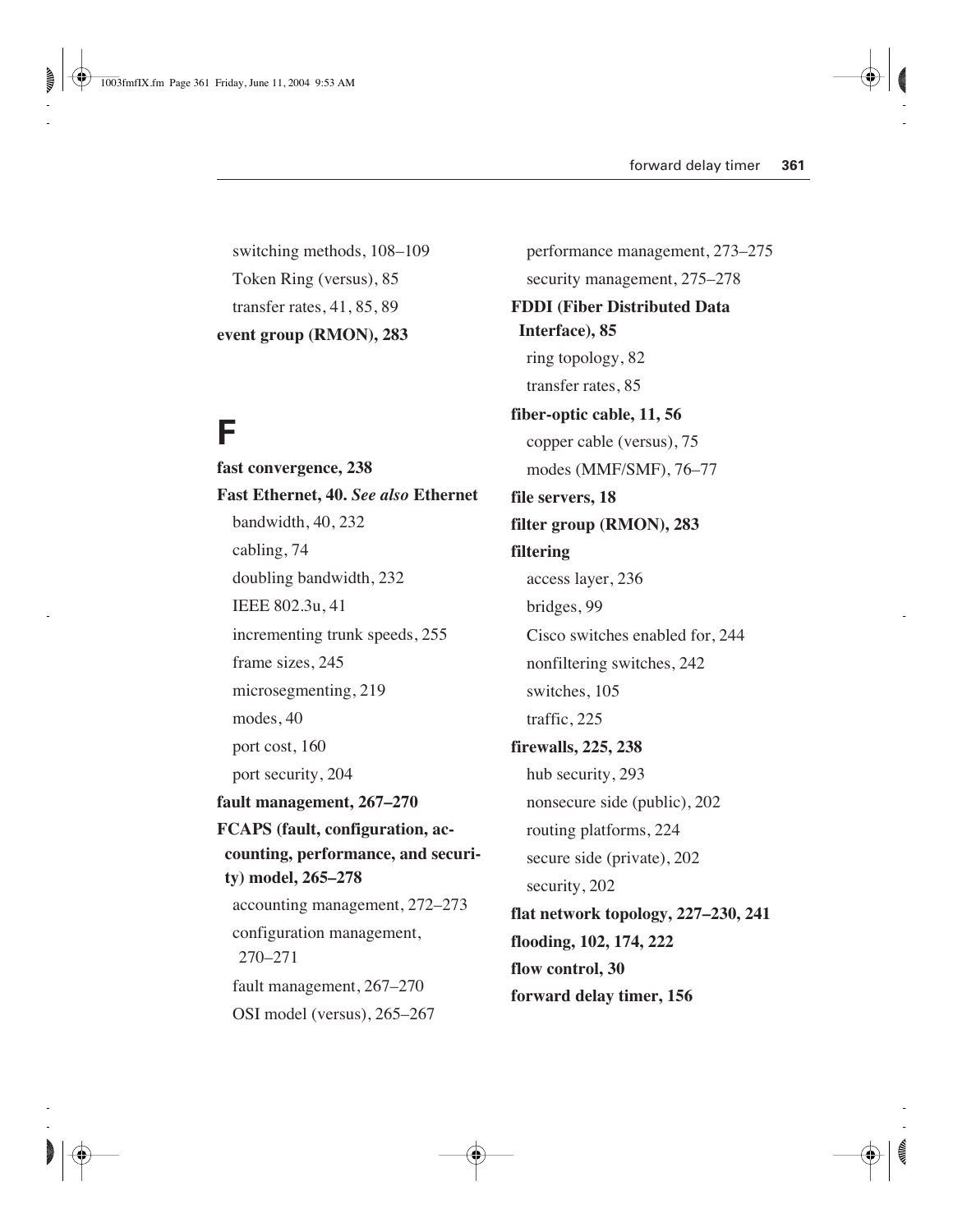#### **forwarding, 31**

cut-through switching, 126–128 decisions, 174 determing next hop, 136 fragment-free switching, 129 MTU discovery, 142 multilayer switching, 131 routers (ARP cache), 139 routing protocols, 133 routing table lookups, 135–136 store-and-forward method, 126 store-and-forward switching, 124 **forwarding state, 159, 166 fragmentation (frames), 141 fragment-free switching, 128–129 Frame Relay, 297, 304 frame synchronization, 31 frames, 12, 61, 117–118** blocking state, 157 BPDUs, 150 bridges, 99 broadcasting, 107 collisions, 93 components and functions, 117 data link layer, 31, 61–62 disabled state, 159 errors, 86 Ethernet, 121, 134, 245

filtering, 106 fragmenting, 141 forwarding state, 159 headers, 12, 61, 99, 117 learning state, 158 listening state, 157 MTUs, 123, 141 multilayer switching, 131 network analyzers, 284 packets (versus), 66–67 payload, 12, 61, 117 random frame-stress attacks, 215 retransmitting, 41, 94 secure ports, 206 sizes, 121–123, 245 STP states, 157–159 switch port costs, 150 switching (multilayer), 131 Token Ring, 42, 85 trailers, 12, 61, 117 transmission methods, 118–121 *broadcast, 121 multicast, 120 unicast, 119* VLAN tagging, 186 **full-duplex mode, 14, 40** Ethernet, 232 mismatches causing collisions, 128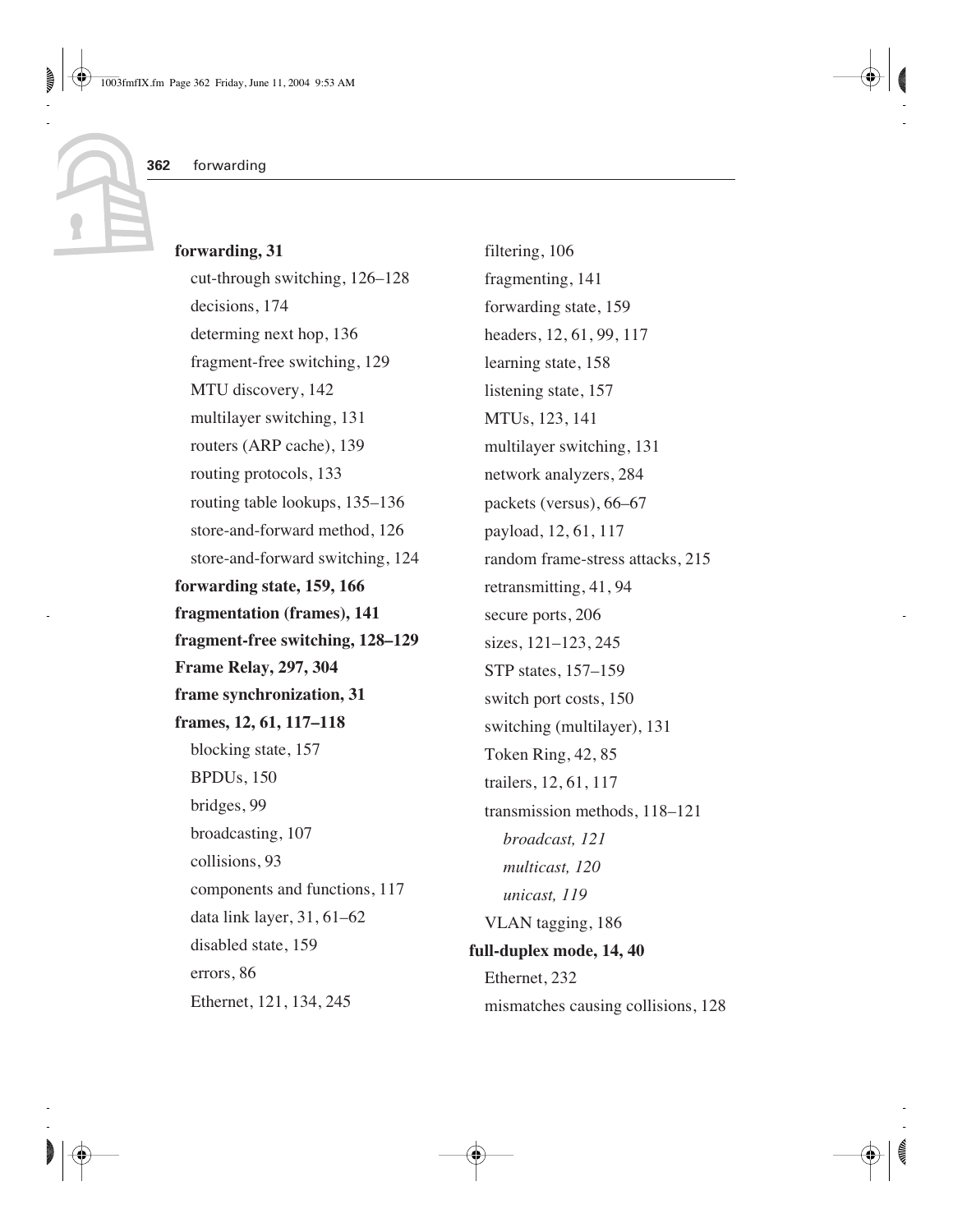**full-mesh topology, 58 fur-ball networks, 233**

#### **G**

**gateways, 225 GET messages (SNMP), 280 GET NEXT messages (SNMP), 280 GET-RESPONSE messages (SNMP), 280 Gigabit Ethernet, 32, 40** IEEE 802.3z specification, 41 frame sizes, 245 incrementing trunk speeds, 255 microsegmenting, 219 port cost, 160 port security, 204

## **H**

**half-duplex mode, 13, 40** Ethernet, 92, 232 mismatches causing collisions, 128 **hardware** data link layer, 63–65 network layer, 67–68 physical layer, 53–55

**hardware inventory, configuration management, 271 HDM (Hierarchical Design Model), 35 HDTV (High-Definition Television), 36 headers** frames, 12, 61–62, 117 packets, 68 **hexadecimal numbering, converting decimal/binary, 91 Hierarchical Design Model (HDM), 35 hierarchical designs (network), 229 hierarchical model, 233, 236 hierachical topology, 232–234 High-Definition Television (HDTV), 36 history group (RMON), 282 host group (RMON), 282 hosts, 142, 282 hub-and-spoke topology, 80.** *See also* **star topology hubs, 54, 63** 5-4-3 rule (Ethernet), 291 bridges (versus), 98, 106 case study, 292–296 creating VLANs (via switches), 173 daisy chaining, 295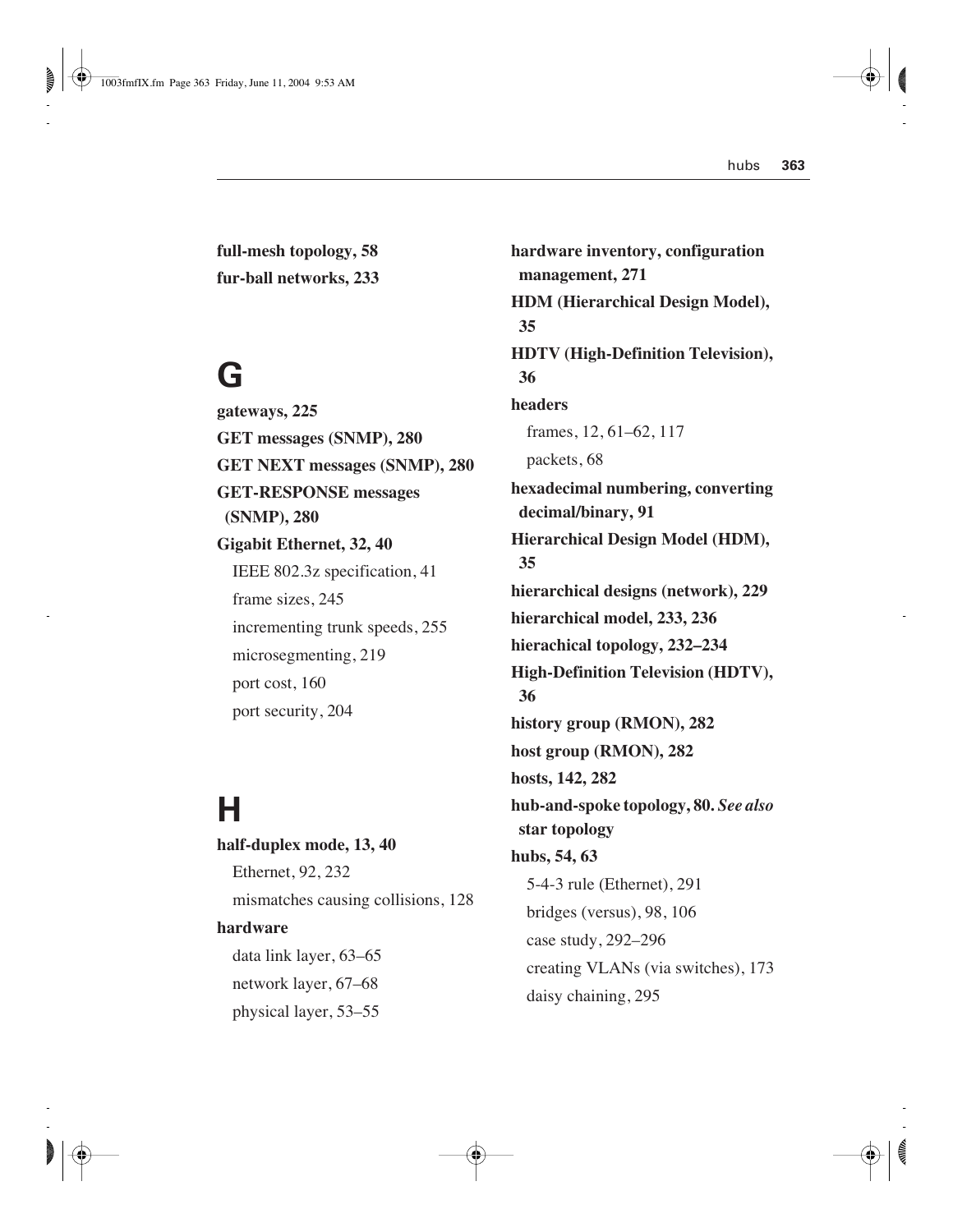Ethernet, 89, 96–97, 291 home networks, 292–293 multiport hubs, bridges functioning as, 63 office networks, 294–296 operation, 97 physical layer, 33 port numbers, 295 scalability, 228 security, 293 shared-media LANs, 40 signal amplification, 96 star topology, 96 switches (versus), 105–106, 173 vendors favoring switches, 293 VLANS, replacing with switches, 173

## **I**

**IBM, 22, 28, 42, 84 identification numbers (VLANs), 174 IDSs (intrusion detection systems), 203, 210 IEEE (Institute for Electrical and Electronics Engineers), 21, 37–38, 85, 89–90, 147, 160, 193**

802.1, 39, 109, 147 802.1d, 39, 239 802.1q, 39, 188, 193 802.1w, 166 802.3, 40–41, 85, 89 802.5, 42 802.11, 42–43 **IETF (Internet Engineering Task Force), 21, 278 IGMP (Internet Group Multicast Protocol), 249 IGRP (Interior Gateway Routing Protocol), 133 in-band management ports, 207 Institute for Electrical and Electronics Engineers.** *See* **IEEE International Telecommunications Union (ITU), 37–38 Intel, 22, 28 interconnections, 6 interface address tables, 102–103 interface tables (Ethernet), 89 Interior Gateway Routing Protocol (IGRP), 133 International Business Machines, 22, 28, 42, 84 Internet Engineering Task Force (IETF), 21, 278 Internet Group Multicast Protocol**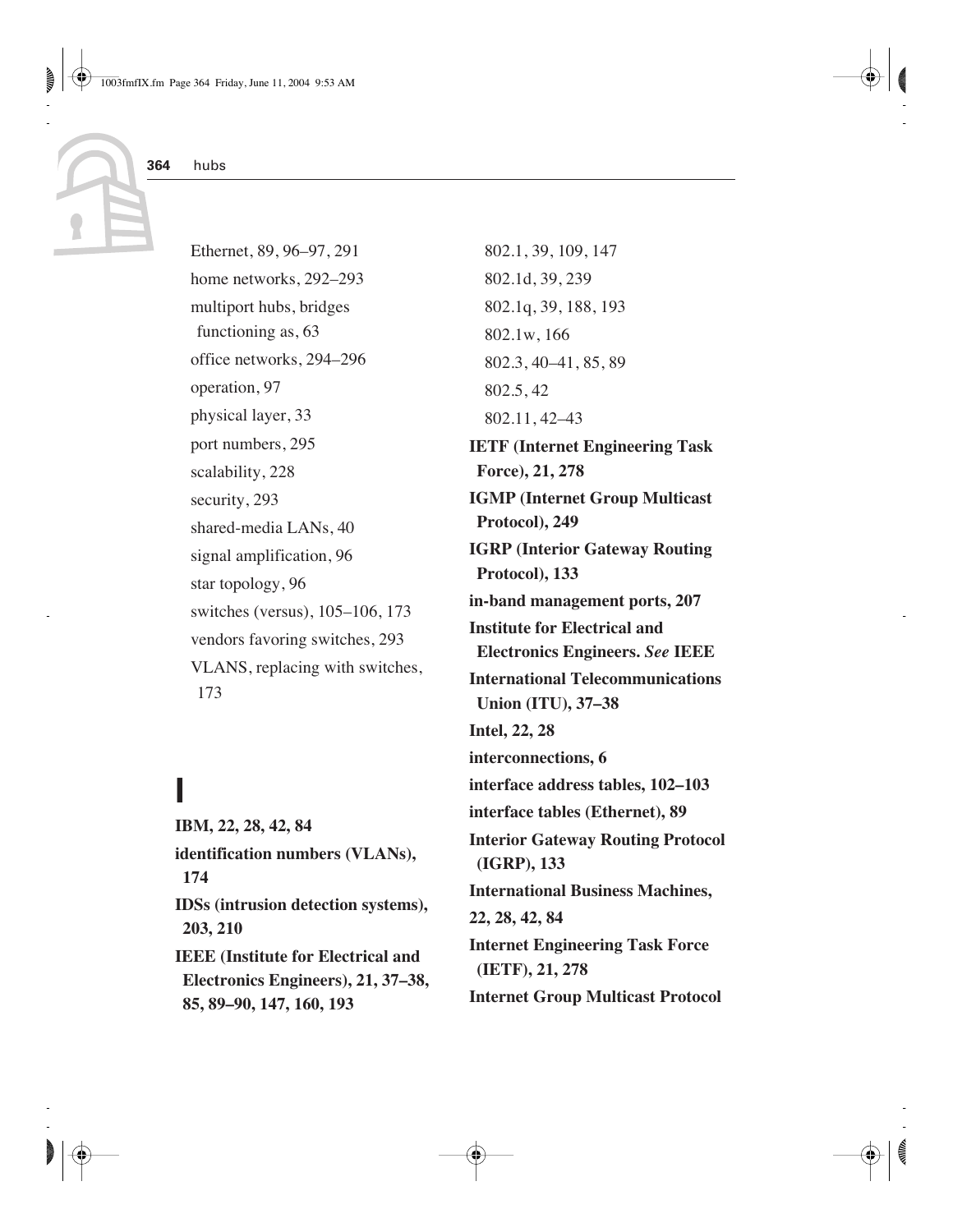**(IGMP), 249 Internet Protocol.** *See* **IP Internet-standard management framework.** *See* **SNMP Internetwork Packet Exchange (IPX), 136, 248 interoperability, 21, 193 Inter-Switch Link (ISL), 186 intrusion detection systems (IDSs), 203, 210 inventory configuration management, 271 IP (Internet Protocol), 110, 134** addresses, 134, 136 *ARP, 139 data-link addresses (versus), 139* routing, lookup results, 138 television (IPTV), 220 **IPTV (Internet Protocol television), 220 IPX (Internetwork Packet Exchange), 136, 248 ISL (Inter-Switch Link), 186 ITU (International Telecommunication Union), 37–38**

#### **J–L**

**Jumbo Ethernet.** *See* **Gigabit Ethernet**

**LANs (local-area networks), 17–18, 47–48, 73**  cabling, 55 campus LANs, 302 connecting via routers, 67 data link layer, 57–65 differentiating characteristics, 47 distributed routing/switching, 259 Ethernet LANs. *See* Ethernet networks large switched/minimal routing, 258–259 microsegmenting, 219 mixed-media switching, 245 network layer, 65–68 network topologies, 60 OSI model, 49–68 physical layer, 50–56 *hardware, 53–55 media, 55–56 signals, 50–52* routers, 240–246 scalable switching, 256–257 segments, 219–220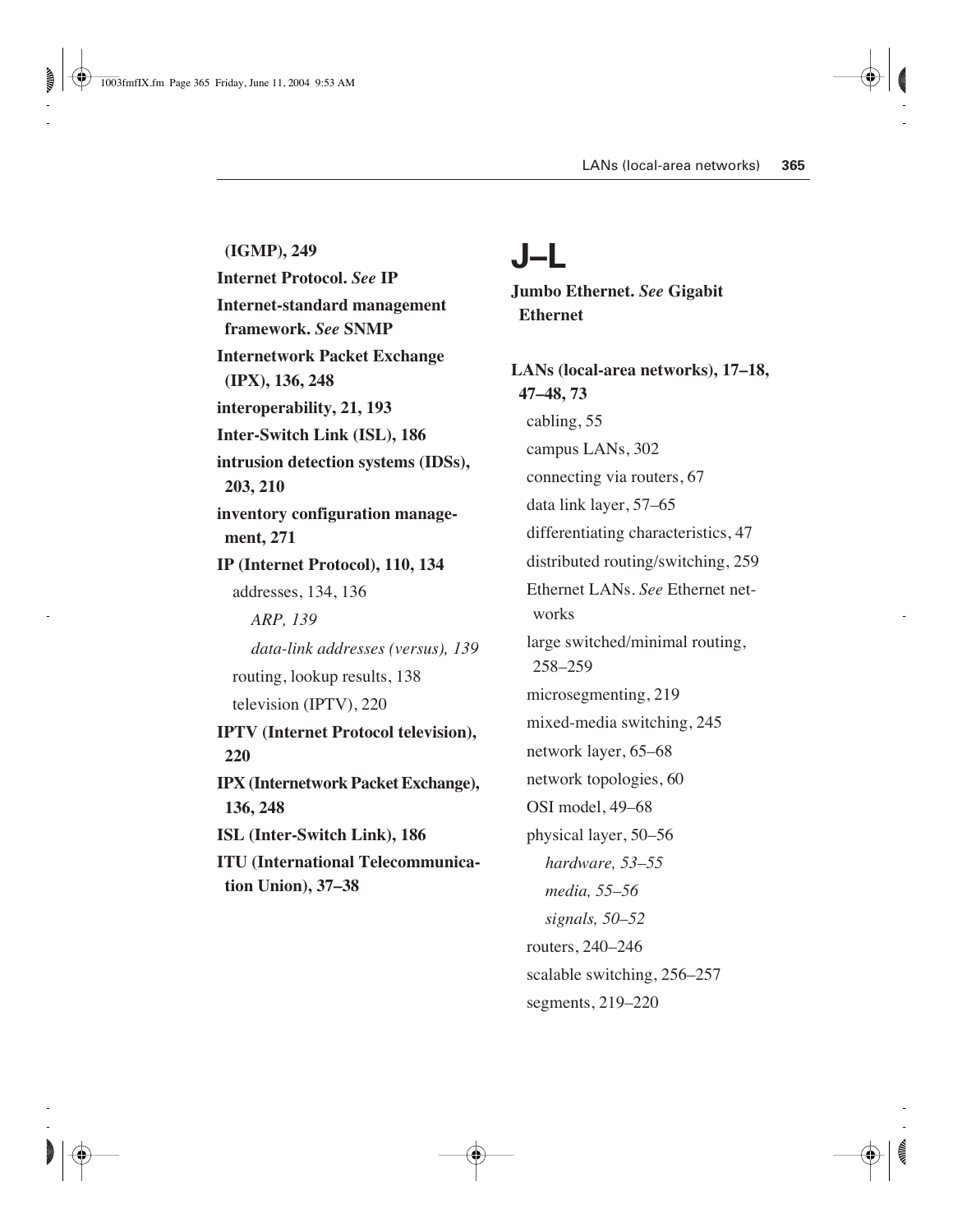switched network design, 237, 240, 255–256 switches, 220, 240–247 transmission methods, 117–121 utilizations, 47 WANs (versus), 48–49 **large switched/minmal routing (network design), 258–259 latency.** *See also* **delay** comparing switching methods, 126–127 multilayer switching, 131 **Layer 3-based VLANs, 180 Layers 1–7 (OSI model), 29.** *See also separate layer names* **leased lines, creating WANS, 48 LEDs (light emitting diodes), 77 link segments (Ethernet), 291 link-management protocols, 39, 147 listening state, 157 LLC (logical link control) layer, 31 load balancing (routers), 239 load sharing (redundancy), 253 logging (security), 278 logical link control (LLC), 31 logical networks, 7–8 long-reach Ethernet (LRE), 47**

**loops, 148, 241** bridge loops, 147 causing broadcast storms, 243 detecting via BPDUs, 150 preventing, 147 STP, 153, 241 **LRE (long-reach Ethernet), 47**

## **M**

**MAC (Media Access Control) addresses, 89–91, 118, 151** age-time expiration, 206 assigning, 178 allocating on a port, 205 bridges, 98, 63 converting IP addresses, 139 electing designated ports, 164 electing root bridges, 161 flooding attacks, 211 MAC tables, 63, 222 port security, 204 reading (Token Ring versus Ethernet), 246 switches *Cisco, 204 MAC tables, 63 total supply, 204*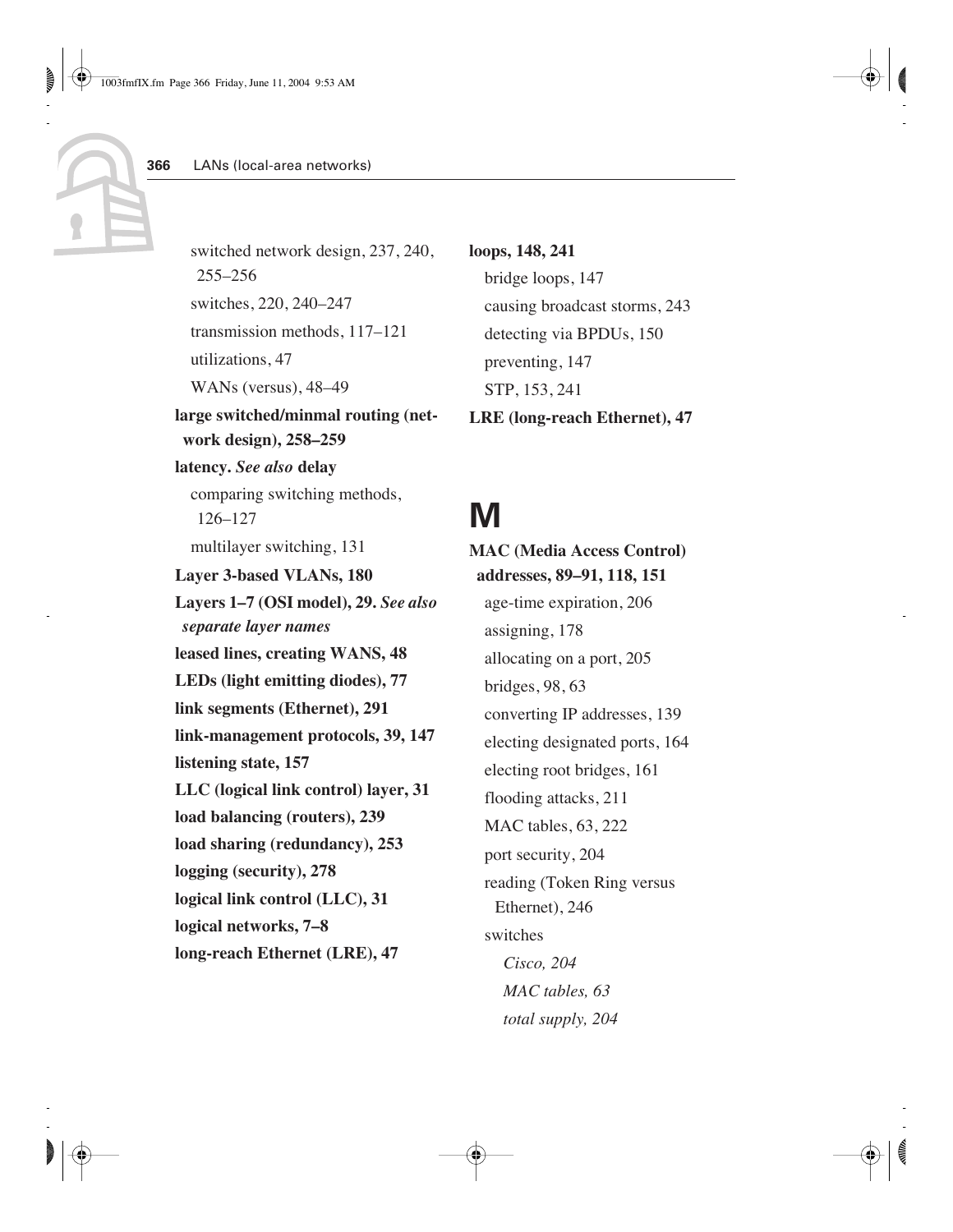**MAC (Media Access Control) layer, 31 management.** *See* **network management Management Information Bases (MIBs), 279–280 man-in-the-middle (MiM) attacks, 212 MANs (metropolitan-area networks), 18–19, 60 matrix group (RMON), 283 MAUs (multistation access units), 82 maximum transmission units.** *See* **MTUs media, 48** dependence, 244, 246 mixed-media networks, 244 network types, 11 physical layer, 55–56 shared-media networks, 219, 223 switches, 223 transitions (distribution layer), 236 **Media Access Control addresses.** *See* **MAC addresses medium, defined, 11 metropolitan-area networks (MANs), 18–19, 60 MIBs (Management Information Bases), 279–280**

**microsegmentation, 219, 236, 247 MiM (man-in-the-middle) attacks, 212 mixed-media networks, 244–246 MMF (multimode fiber), 77 models.** *See* **network models modulation, 11 modules, versus ports, 137 MTUs (maximum tranmission units), 141** discovering,142 fragmenting, 141 frames, 123 lowest common denominator requirement, 245–246 mixed-media networks, 244 **multicast (transmission method), 120** control, 248–249 protocols, 249 **multicast brute-force attacks, 214 multilayer switching, 130, 240 multimode fiber (MMF), 77 multistation access units (MAUs), 82**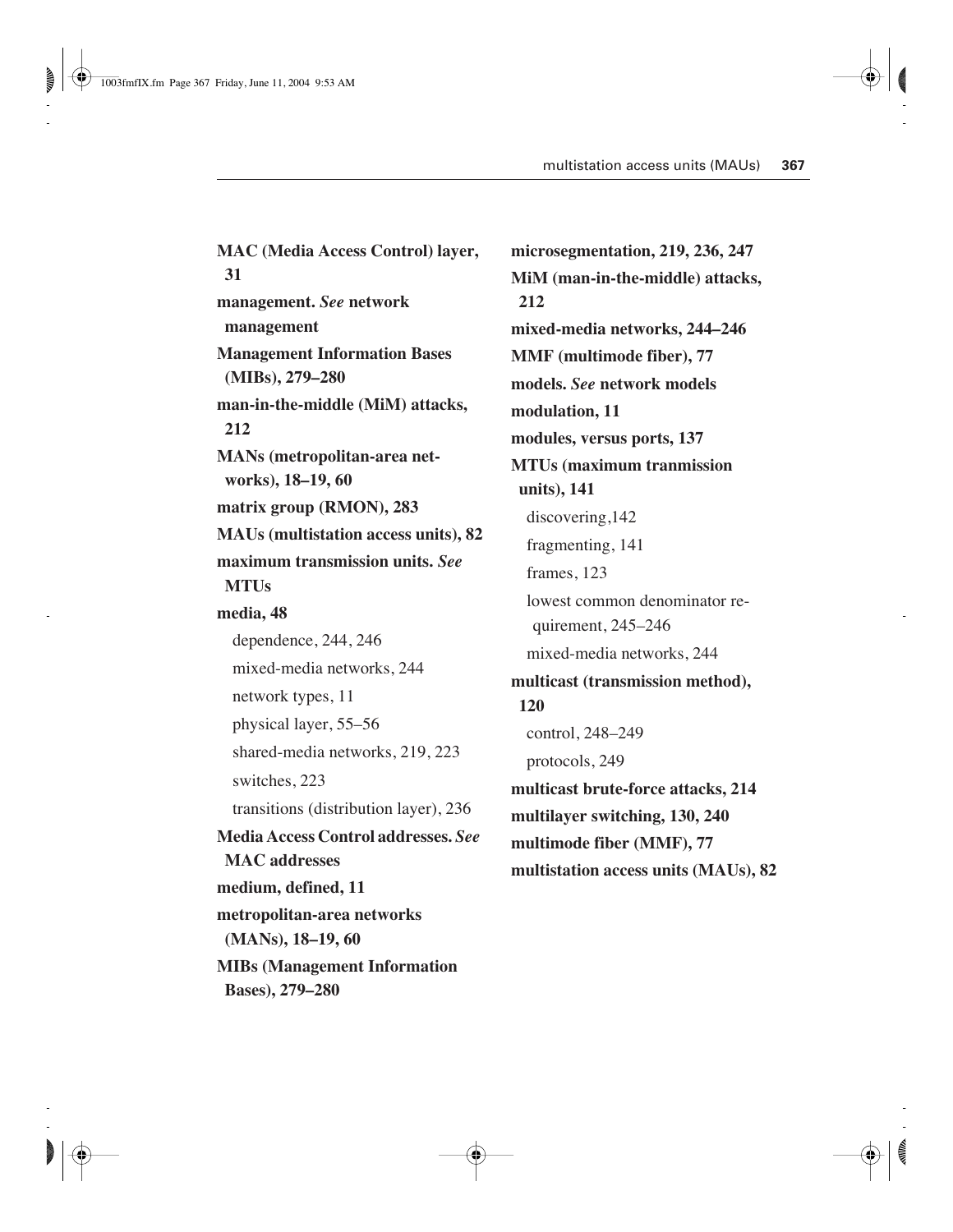# **N**

**NAT (network address translation), 132 native VLANs, 202 National Television Standards Committee (NTSC), 36 NBAR (Network-Based Application Recognition), 210 network, defined, 3 network adapters, 90 network address translation (NAT), 132 network addresses, 31, 90, 118 network analyzers, 284–286 network attacks, 210** ARP, 212–213 data link layer, 210 MAC flooding, 211 multicast brute-force, 214 private VLAN, 213–214 random frame-stress, 215 spanning-tree, 215 **Network-Based Application Recognition (NBAR), 210 network congestion, 97** broadcast domains, 173 controlling, 31 flat networks, 223

preventing, 97 reducing *shared-media environments, 223 switches, 231* **network contention, 94, 104 network convergence, 159, 164–166, 242** fast convergence, 238 STP, 239 **network designs** bandwidth, 227 common CPU adjacencies, 234 distributed routing/switching, 259 flat network topology, 227–230 fur-ball networks, 233 general principles, 253–254 hierarchical designs, 229 hierarchical topology, 232–234 Layer 2 switching, 231–232 Layer 3 switching, 237 large switched/minimal routing, 258–259 network management tools, 227 routers, 223 routing inter-VLAN traffic, 255 scalable switching, 256–257 security, 244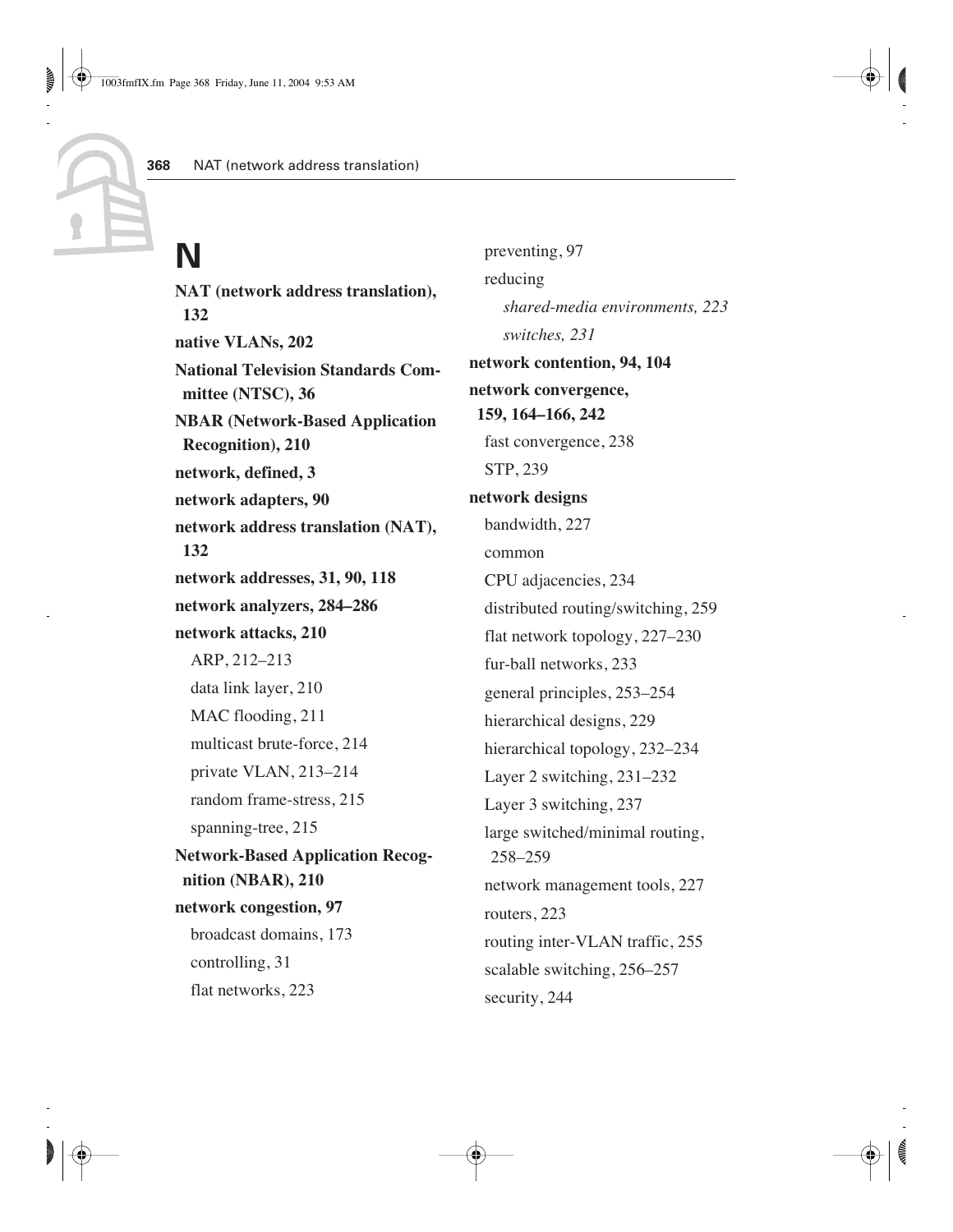software infrastructures, 224–225 switched LANs, 237, 240 *principles, 254–256 routers/switches, 240–246* switched network components, 220, 223 VLANs, 225–226, 250–253 **network infrastructure, 7 network interface cards.** *See* **NICs network interface ports, 73 network latency, 128 network layer (OSI model), 65–68** address space, 243 addresses, host identifiers, 138 CSMA/CD, 86 fragmenting packets, 142 hardware, 67–68 hierarchical topology, 237 interfaces (security), 203 multilayer switching, 130 packet switching, 134–135 *ARP mapping, 139–141 routing table lookup, 135–136, 139* packets, 33, 66–67 routers, 67, 248 routers versus switches, 132, 135 switching methods, 129, 131–134

VLANs, 174, 180–181 **network management, 271–273** configuration management, 270–271 fault management, 267–270 FCAPS model, 266 hierarchical topology, 234 inventories (software/hardware), 271 NOCs, 270 performance management, 273–275 port mirroring/monitoring, 284–286 principles, 265 protocols, 278 *RMON, 281, 284 SNMP, 250, 278* security management, 275–278 SPAN, 284–286 tools/applications, 227 troubleshooting, 270 VLANs, 252 **network media types, 11.** *See also specific types* **network models, 21–22, 27** HDM, 35 OSI, 21, 23, 28 **network modularity, hierarchical topology, 234**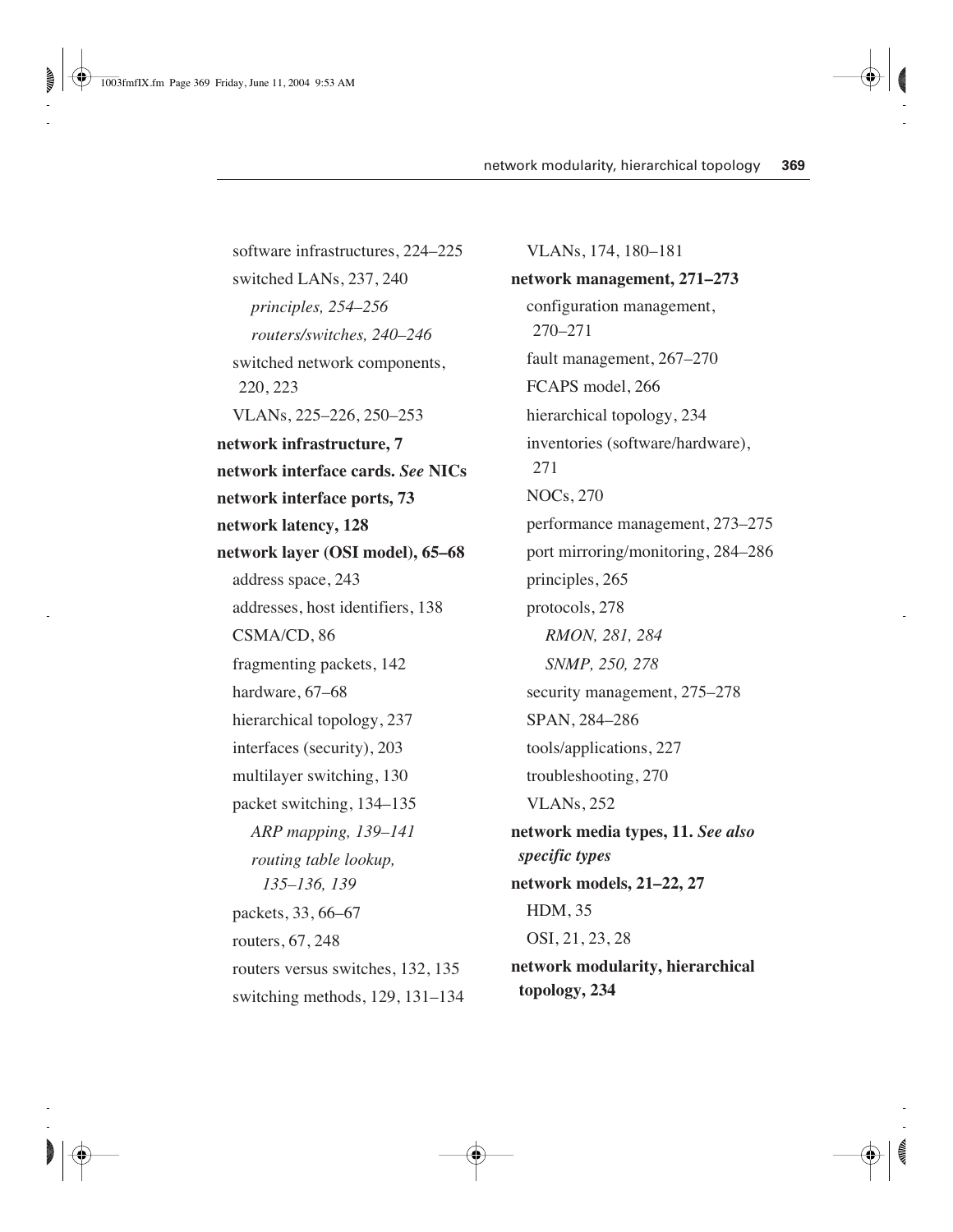**network operations centers (NOCs), 270 network segmentation, 94 network signal carriers, physical media, 32 network standards, 21–22, 27, 36** ANSI, 37–38 de facto standards (versus), 36 E1, 38 Ethernet, 40, 89 Europe, 38 IEEE. *See* IEEE IETF, 21 interoperability, 21 ISL, 186 ITU, 37 LANs/MANs, 39 North America, 38 proprietary features (versus), 22, 27 T1, 38 telecommunications, 37–38 Token Ring, 41, 84 VLAN tagging, 186 wireless networks, 42 **network topologies, 47, 80** flat, 227–232 full-mesh, 58 hierarchical, 232–237

physical versus logical, 69, 80 ring, 60, 82 star, 59, 80–81 Token Ring, 60 tree, 60, 83–84 **network types, 15–17 network utilization, performance management, 274–275 networking protocols, 48 networking rules, defined, 27 NICs (network interface cards), 73** data flow, 80 jack connections, 78 physical layer components, 50 routers, 129 VLAN interoperability, 193 **NOCs (network operations centers), 270 nodes, 18** 5-4-3 rule (Ethernet), 291 assigning end nodes, 174 broadcast radiation, 250 as design parameter, 228 Token Ring, 85 VLAN limitations, 174 **nonblocking service, switches, 219 NTSC (National Television Standards Committee), 36 numbering systems, 91**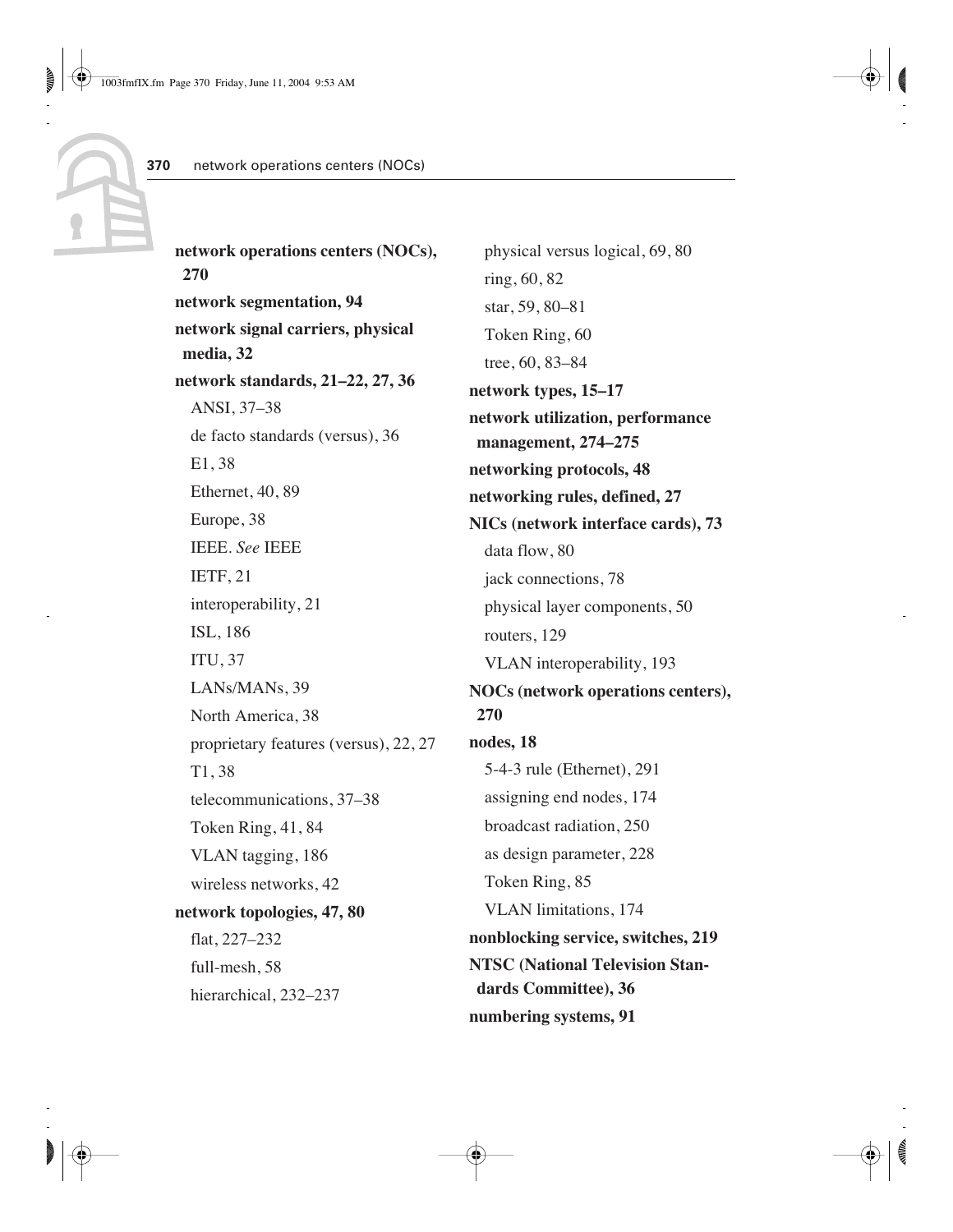# **O**

**object identifiers (OIDs), 280 off mode (VTP), 191 OIDs (object identifiers), 280 Open System Interconnection model.** *See* **OSI model Open Shortest Path First Protocol (OSPF), 133 organizational unique identifiers (OUIs), 90, 118 originator, defined, 4 OSI (Open System Interconnection) model, 21, 23, 28** application layer, 29, 33 bridges, 32 data link layer. *See* data link layer (OSI model) Ethernet hubs, 89 FCAPS model (versus), 265–267 interface tables, 89 LANs, 49–68 layers, 29 network layer. *See* network layer (OSI model) physical layer, 32–33, 50–56 presentation layer, 30, 33 session layer, 30, 33

switches, 32 topologies, 60 transport layer, 30, 33 **OSPF (Open Shortest Path First), 133 OUI (organizational unit identifiers), 90, 118 out-of-band management ports, 207**

#### **P**

**packets, 66–67** fragmenting, 142 frames (versus), 66–67 missing ARP entries, 141 sequencing, 31 switching, 134–135 *ARP mapping, 139–141 routing table lookup, 135–136, 139* **path redundancy (STP), 148 payload (frames), 12, 61–62, 117 performance management, 273–275 physical layer (OSI model), 50** bits, 33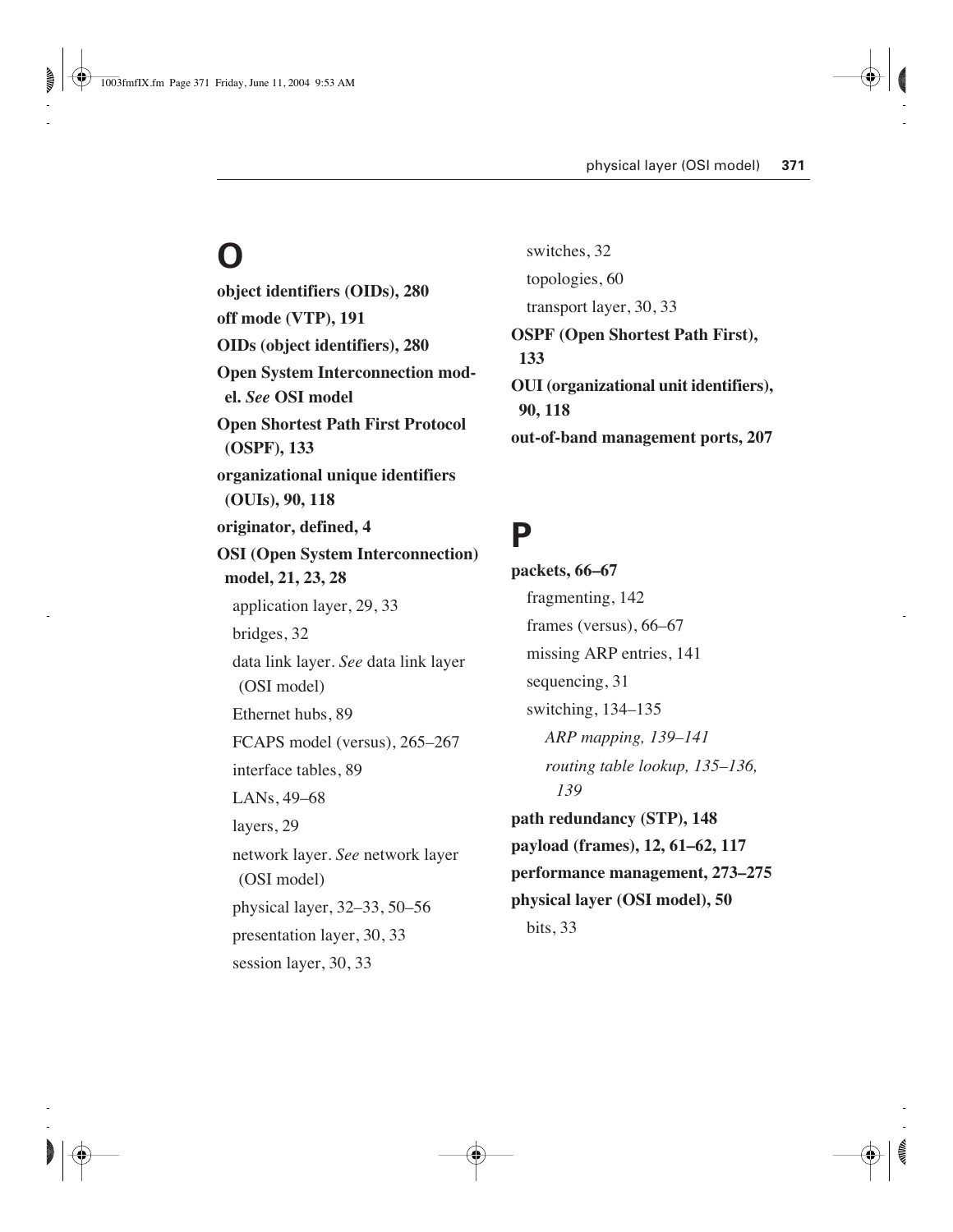components *hardware, 53–55 media, 55–56 signals, 50–53* converting digital/analog signals, 52 **physical media (network signal carriers), 32 physical networks, 7–8 PIM (Protocol Independent Multicast), 249 plaintext, defined, 30 point-to-point links, 97 Point-to-Point Protocol (PPP), 141 policy-based connectivity, 35 poll/response model (SNMP), 280 port-based VLANs, 177–178 ports** allocating MAC addresses, 205 configuring for ISL, 187 costs, 160 *IEEE default costs, 160 switch ports, 151-152* dedicated bandwidth, 221 designated ports, 163 disabling DTP on untrusted ports, 207 inoperability (not all vendors use) 137

MAC address number limitations. 204 microsegmenting (switch ports), 247 mirroring/monitoring, 284–286 numbers of, 137, 295 port-based VLANs, 177–178 repeaters, 63 restrictive mode, 206 root switch ports, 149 security, 204–206 shutdown mode, 206 specifying age time, 205 states *blocking, 156 disabled, 159 forwarding, 159 learning, 158 listening, 157 RSTP, 166 STP, 154–160 transitioning times, 154* STP, 149 switch ports, 149–150 VLANs *managing, 207 tagging, 187* **PPP (Point-to-Point Protocol), 141**

**372**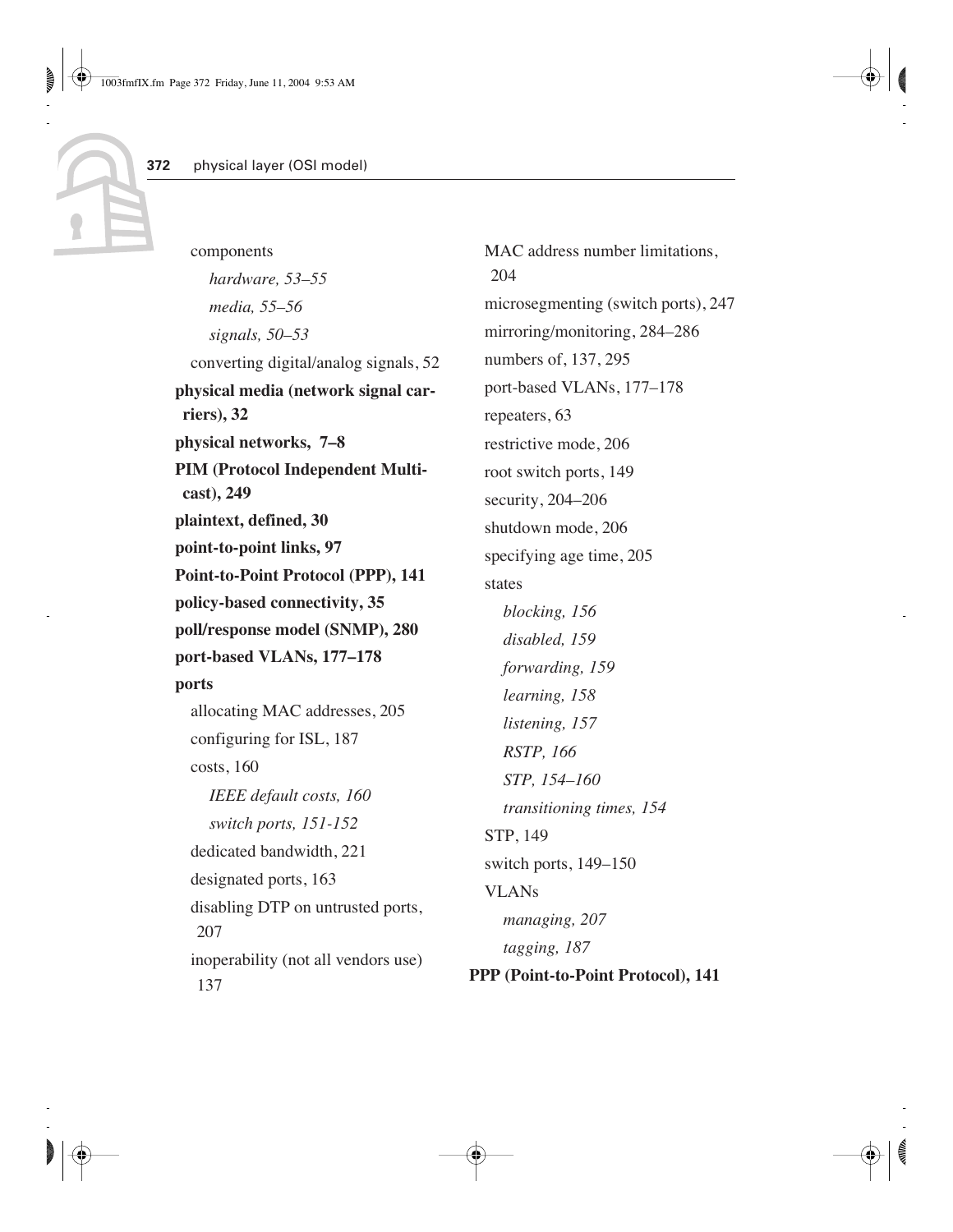**presentation layer (OSI model), 30, 33 print servers, 18 private VLAN attacks, 213–214 promiscuous ports (security), 213 proprietary features, 22, 27 protocol, defined, 17 protocol delay timer, 156 Protocol Independent Multicast (PIM), 249 protocol translation, 225 protocols, 48.** *See also specific protocols* **PSTN (Public Switched Telephone Network), 48**

## **Q–R**

**QoS (quality of service), 127** store-and-forward switching, 127 switches, 220, 237 **radio frequency interference (RFI), 56 RADIUS (Remote Athentication Dial-In User Service), 203 random frame-stress attacks, 215 Rapid Spanning Tree Protocol (RSTP), 166, 239**

**RARP (Reverse Address Resolution Protocol), 247 receivers, 4 reduced instruction set computing (RISC), 174 redundancy, 39** avoiding single points of failure, 253 fault management, 267 FDDI, 85 path redundancy, 147–148 ring topology, 60, 82 routers, 239 STP/RSTP, 239 **regenerators, 53 Remote Authentication Dial-In User Service (RADIUS), 203 Remote Monitoring.** *See* **RMON repeaters, 53, 96** 5-4-3 rule (Ethernet), 291 analog versus digital, 53 bridges (versus), 98 Ethernet, 95 operation, 96 physical layer, 33 ports, 63 ring topology, 82 **response times, performance management, 275 restrictive mode (ports), 206**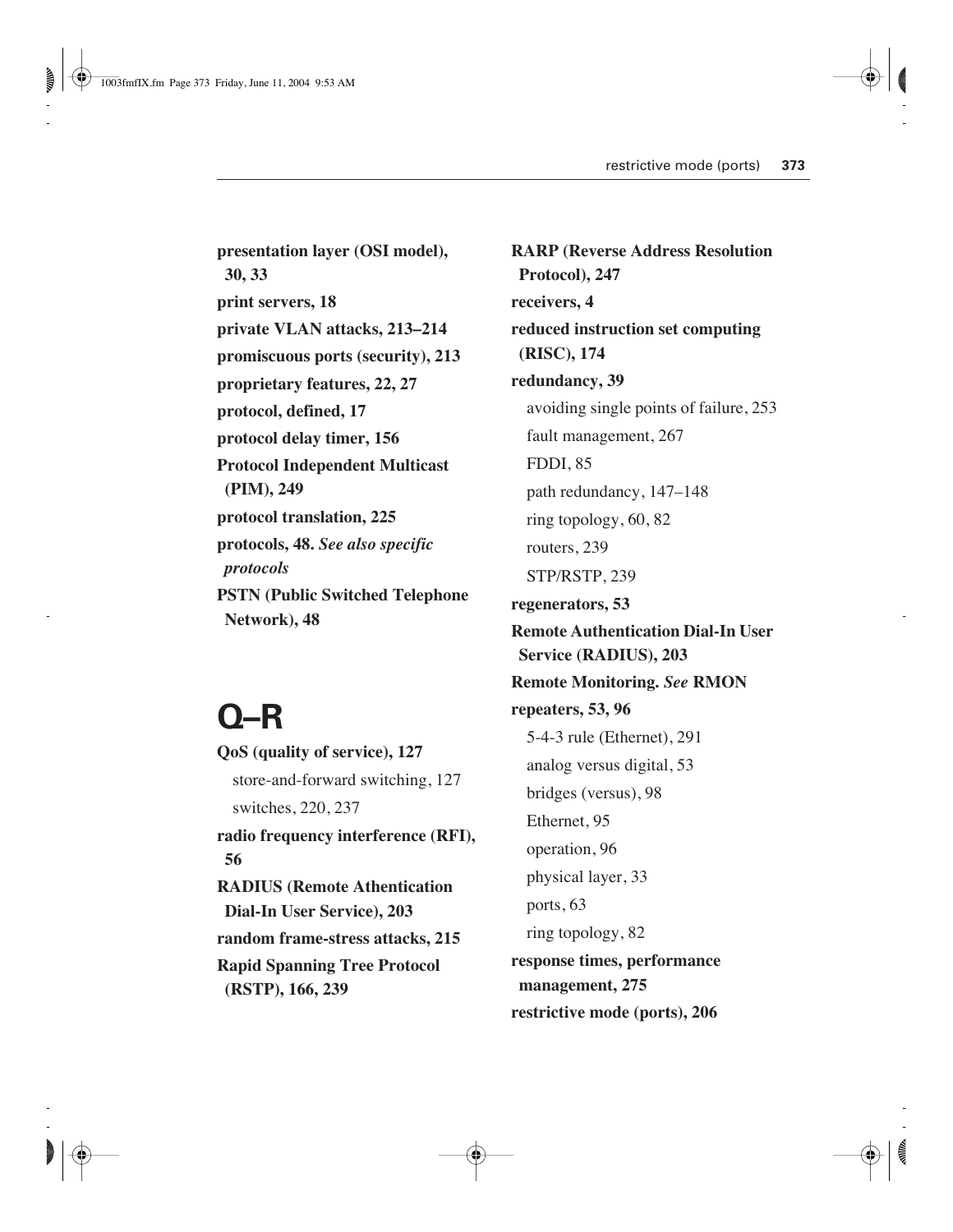**RFI (radio frequency interference), 56 ring topology, 60, 82 RIP (Routing Information Protocol), 133 RISC (reduced instruction set computing), 174 RJ (registered jack) connectors, 77 RMON (Remote Monitoring), 281–284** agents (probes)/clients, 281 groups, 282 RMON2, 284 **root bridges, 149** electing, 152 priority values, 152 **root ports, costs of, 160 root switches, 150 routers, 67, 110, 132, 240** address resolution, 246 ARP tables, 136 benefits, 248–250 breaking up broadcast domains, 291 bridges, 109, 242–243 broadcast control, 248–249 broadcast domains, separating 228 broadcast segmentation, 249–250 broadcast storms, 108, 243

connecting via outside networks, 109 convergence, 242 defining broadcast domain boundaries, 172 defining VLAN boundaries, 172 deploying in network backbones, 223 determining next hop, 136 DHCP services, providing, 249 enabling WAN connections, 298 Ethernet, 109, 132 load balancing, 239 loops, 241 MAC addresses, 139 media dependence, 244–246 MTU discovery, 142 multicast control, 248–249 network designs, 223 network layer *benefits, 248 switches (versus), 132* network segmentation, 94 NICs, 129 operation, 110–111 redundancy, 239 routing platforms, 223–224 routing protocols, 133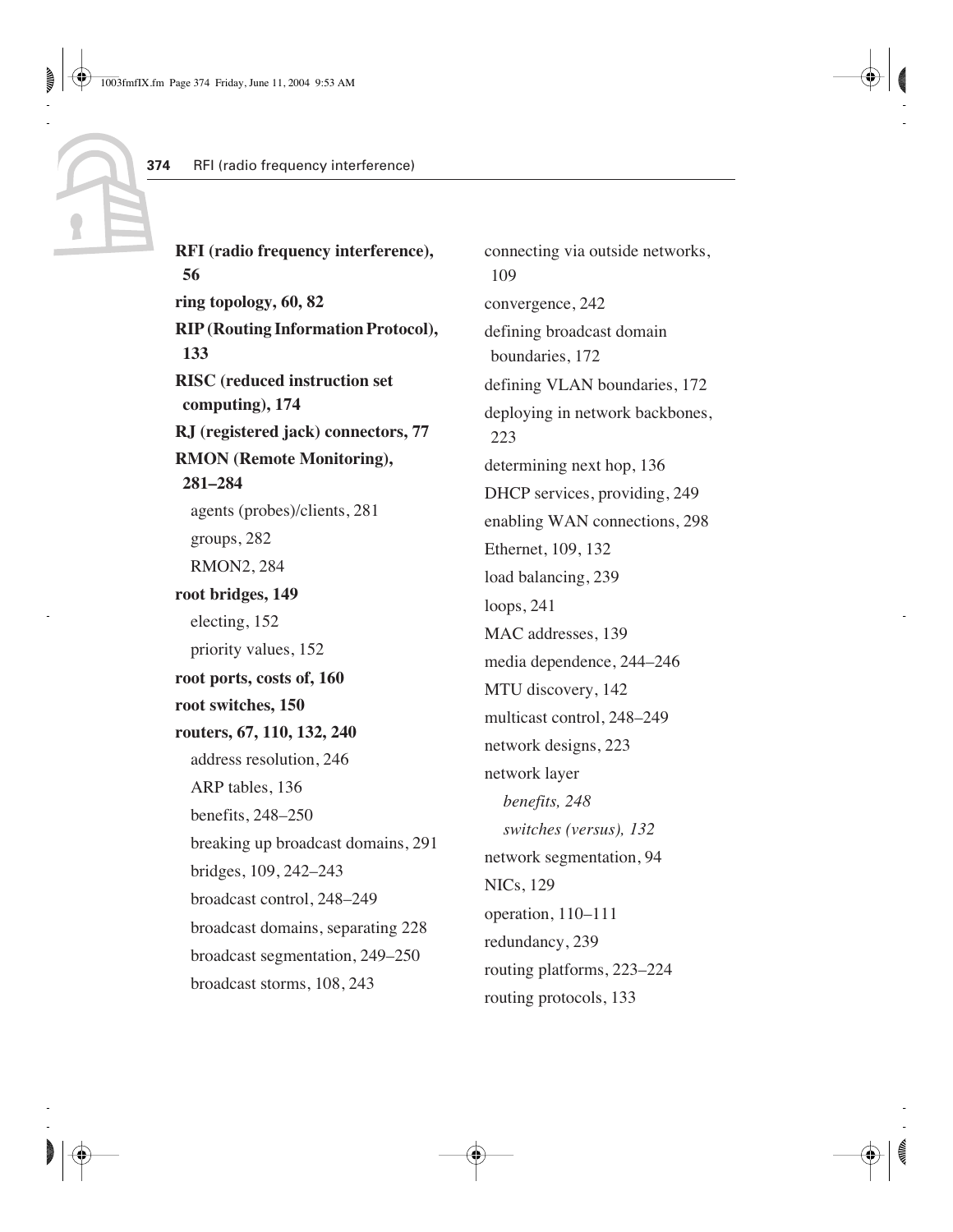routing tables, 68 security, 239, 244 separating broadcast domains, 228 steady-state conditions, 141 subnetting, 243–244 switches (versus), 109 table lookups, 135 versus bridges/switches, 129 VLANs (required for), 181, 226 **routes, 5 routing, 31** forwarding decisions, 174 tables, 68, 111 *ARP mapping (Layer 3 switching), 139–141 lookup (Layer 3 switching), 35–139 routers, 135 switches, 135* switching (versus), 174 **Routing Information Protocol (RIP), 133 routing maps, maintaining, 242 routing mechanisms (VLANs), 176 routing platforms, 223–224 RSTP (Rapid Spanning Tree Protocol), 166, 239 runtless switching, 128**

#### **S**

**satellites, creating WANs, 48 scalability** hierarchical topology, 235 switches versus hubs, 228 VLAN-based networks, 223 **scalable switching (network design), 256–257 security** AAA model, 276 access levels, 278 accounting, 276 ACLs, 213 ARP attacks, 212 authentication, 276 authority, 277 authorization, 276 basic rules, 200–203 CAM entries, 206 components, managing, 277 disabling DTP, 207 encryption, 30 exceptions, 278 fiber-optic cable, 76 firewalls, 202, 225 hubs, 293 IDSs, 203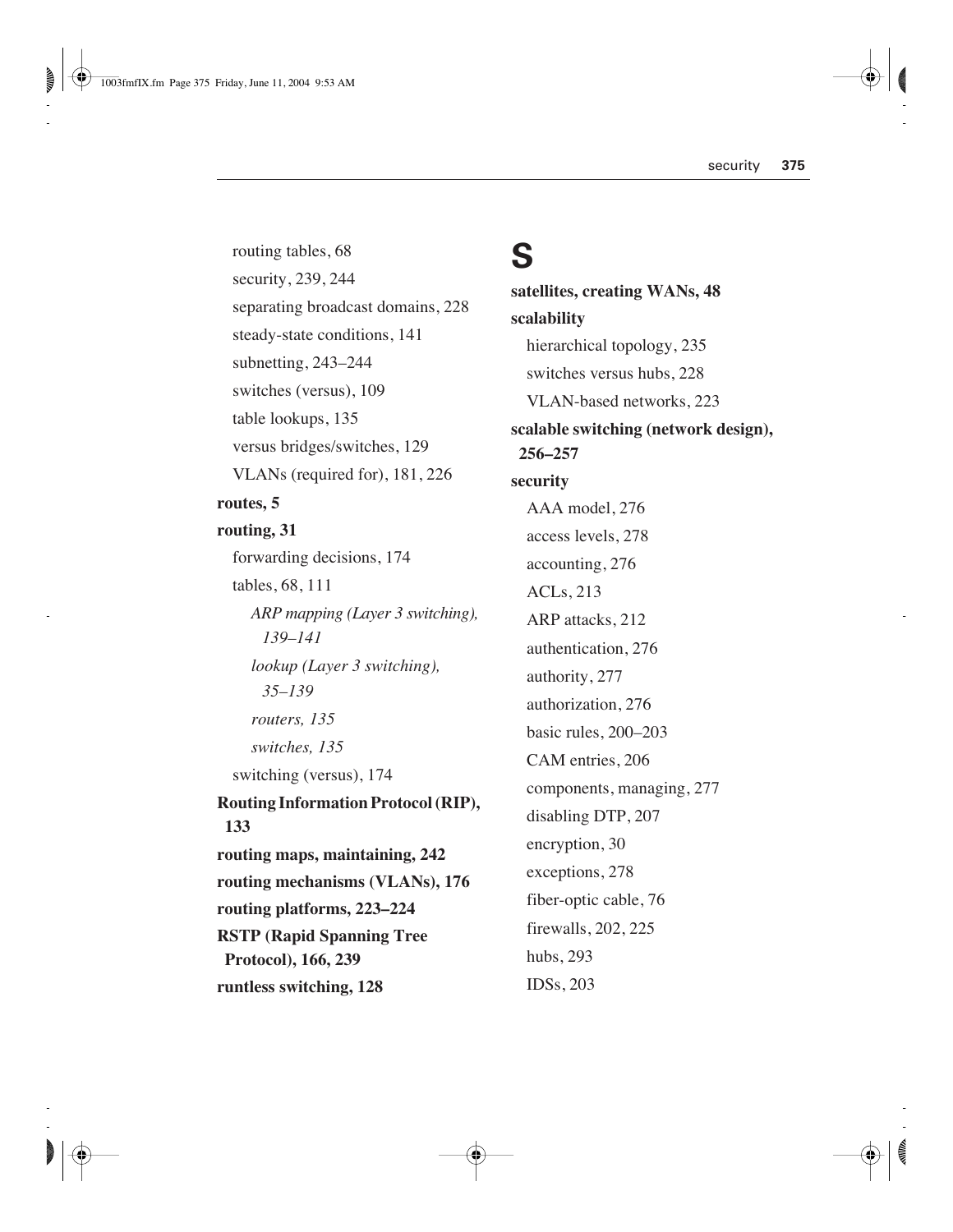limiting device connectivity, 211 logging, 278 MAC flooding attacks, 211 managing, 275, 278 message-level, 279 MiM attacks, 212 NBAR, 210 network designs, 244 network layer interfaces, 203 physical security guidelines, 207 policies, 277 port security, 203–206 *promiscuous ports, 213 switch ports, 203 SPAN ports, 206 trunk ports, 206* private VLAN attacks, 213 RADIUS, 203 routers, 239, 244 SNMPv2, 278 SNMPv3, 279 STP cable, 74 switched networks, 275–278 switched VLANs, 200 switches, 210, 244 TACACS+, 203 tools, 203 user sets, 275

VLANs, 200–203, 207, 251 *management ports, 207 precautions, 208–209 private VLANs, 215 trunking, 202 trusted versus untrusted ports, 209–210* VTP, 209 WLANs, 43 **segmenting, 94** bandwidth, 300 broadcasts, 249–250 network-intensive applications, 296 **segments (network)** as design parameter, 228 broadcast storms, 243 Ethernet networks, 291 microsegmentation, 219, 247 ports, 221 **sender, defined, 4 serial numbers (network adapters), 90 server farms, 84, 255 server mode (VTP), 190 service level agreements (SLAs), 274 session layer (OSI model), 30, 33 SET messages (SNMP), 280**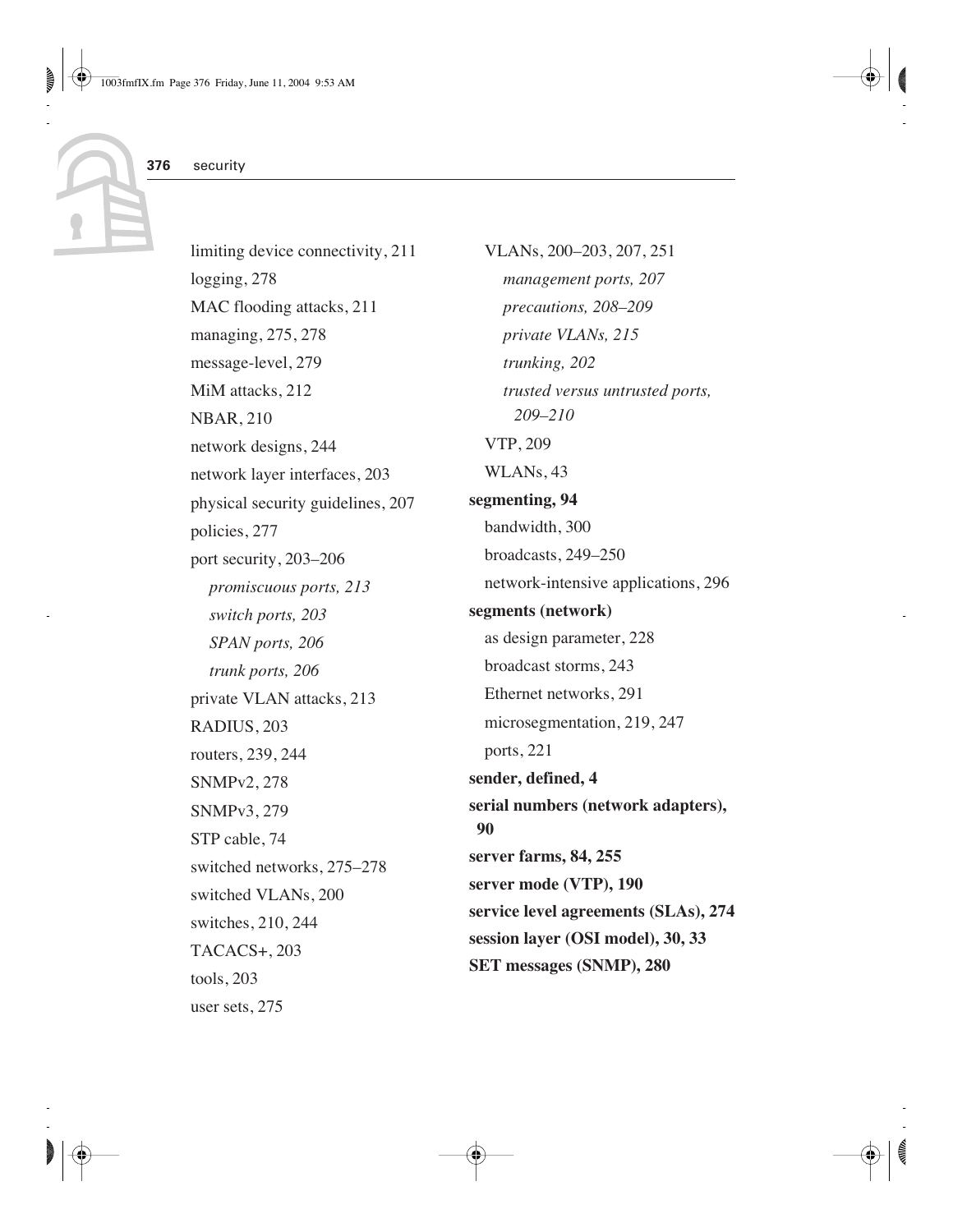**shared-media networks, 40, 86, 89, 219** design parameters, 228 growing to switched networks, 237 switches, 223 **shielded twisted-pair (STP) cabling, 56, 74 shutdown mode (ports), 206 signals** analog signals, 50 converting analog/digital, 52 digital signals, 51 physical layer, 50, 53 types, 32 **Simple Network Management Protocol.** *See* **SNMP simplex mode, 13 single-mode fiber (SMF), 77 single-switch LANs, 81 SLAs (service level agreements), 274 slots, versus ports, 137 SMF (single-mode fiber), 77 SNMP (Simple Network Management Protocol)** broadcast segmentation, 250 limitations, 280 manager/agent model, 279 messages, 280

poll/response model, 280 RMON MIBs, 278 versions, 278 **software inventory, 271 SONET (Synchronous Optical Network), 32 source, defined, 4 SPAN (Switched Port Analyzer)** network management, 284–286 port security, 206 **Spanning Tree Protocol (STP), 39, 74, 147** blocking state, 156–157 bridge priority values, 152 BPDUs, 150 configuration, 154 convergence, 159, 239 disabled state, 159 forwarding state, 159 learning state, 158 listening state, 157 loops, 241 operation, 160 path redundancy, 148 port states, 154, 156–160 preventing loops, 153 root bridge, 149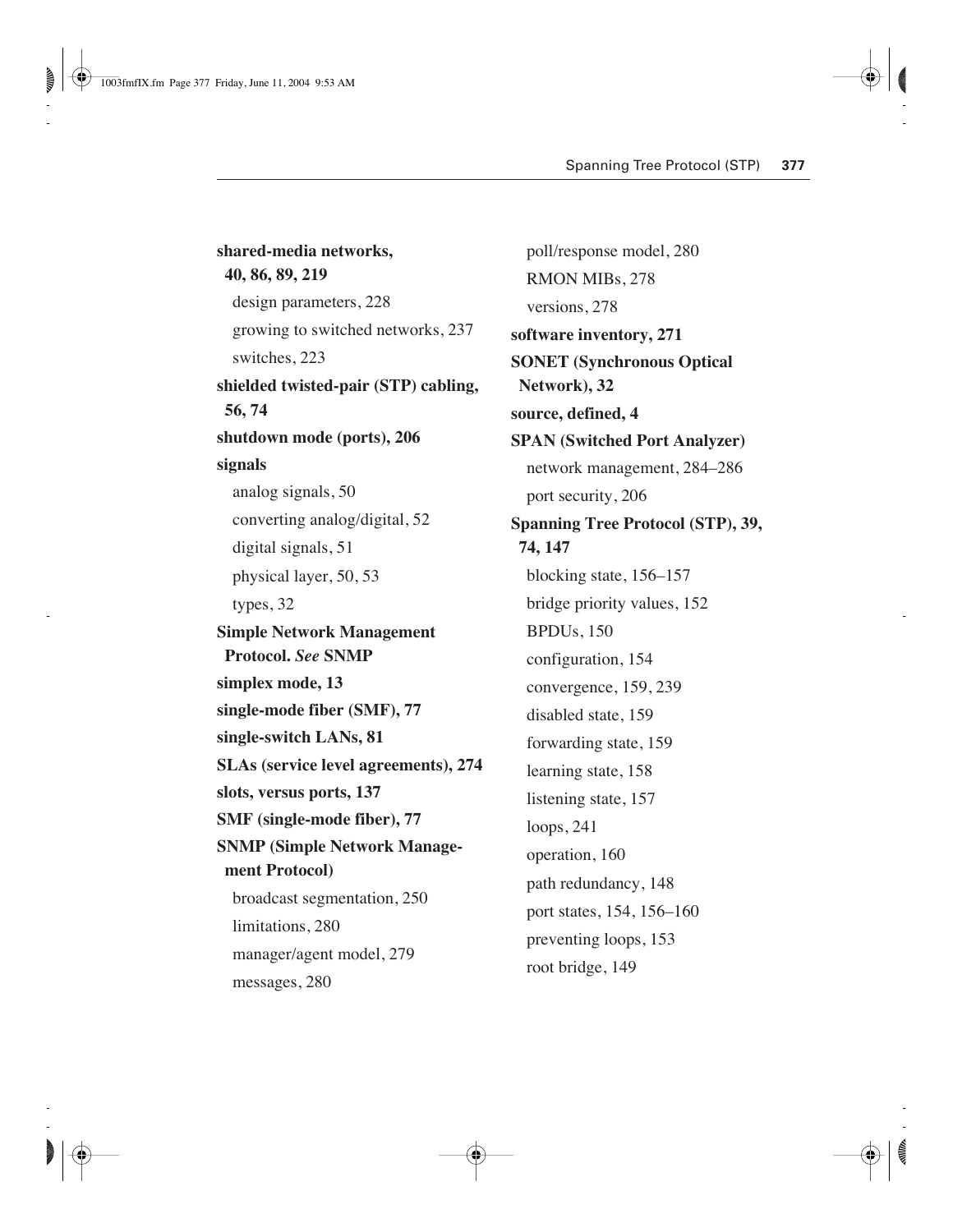root switches, 150 selecting ports, 153 spanning-tree attacks, 215 states, 156–159 switches, bridge priority values, 152 VLANs, 226 **spanning-tree algorithm, 39, 109, 147–149** port-state transitions, 156 preventing loops, 241 root bridges, 149 switch ports, 149 **spanning-tree attacks, 215 standards.** *See* **network standards standby state (paths), 148 star topology, 59, 80–81** full-mesh (versus), 59 hubs, 96 **statistics group (RMON), 282 steady-state conditions, 141 store-and-forward method (switching), 108, 123–126, 130 STP (shielded twisted-pair) cabling, 56, 74 subnetting, 243–246 switch ports** determing cost of, 150 disabling, 155

electing, 152 microsegmentation, 247 monitoring traffic, 284 security, 203 SPAN, 284 STP (port states), 155, trunking, disabling 203 **switched networks** addresses, reading (Layer 2 versus Layer 3), 237 components, 220 *common software infrastructures, 224–225 management tools, 227 physical switch platforms, 223 routing platform, 223 VLANs, 225–226* distributed routing/switching, 259 large switched/minimal routing, 258–259 managing, 265–275 *accounting, 272–273 configuration, 270–271 faults, 267, 270 performance, 273–275 security, 275* network analyzers, 284 network design, 237, 240, 254–256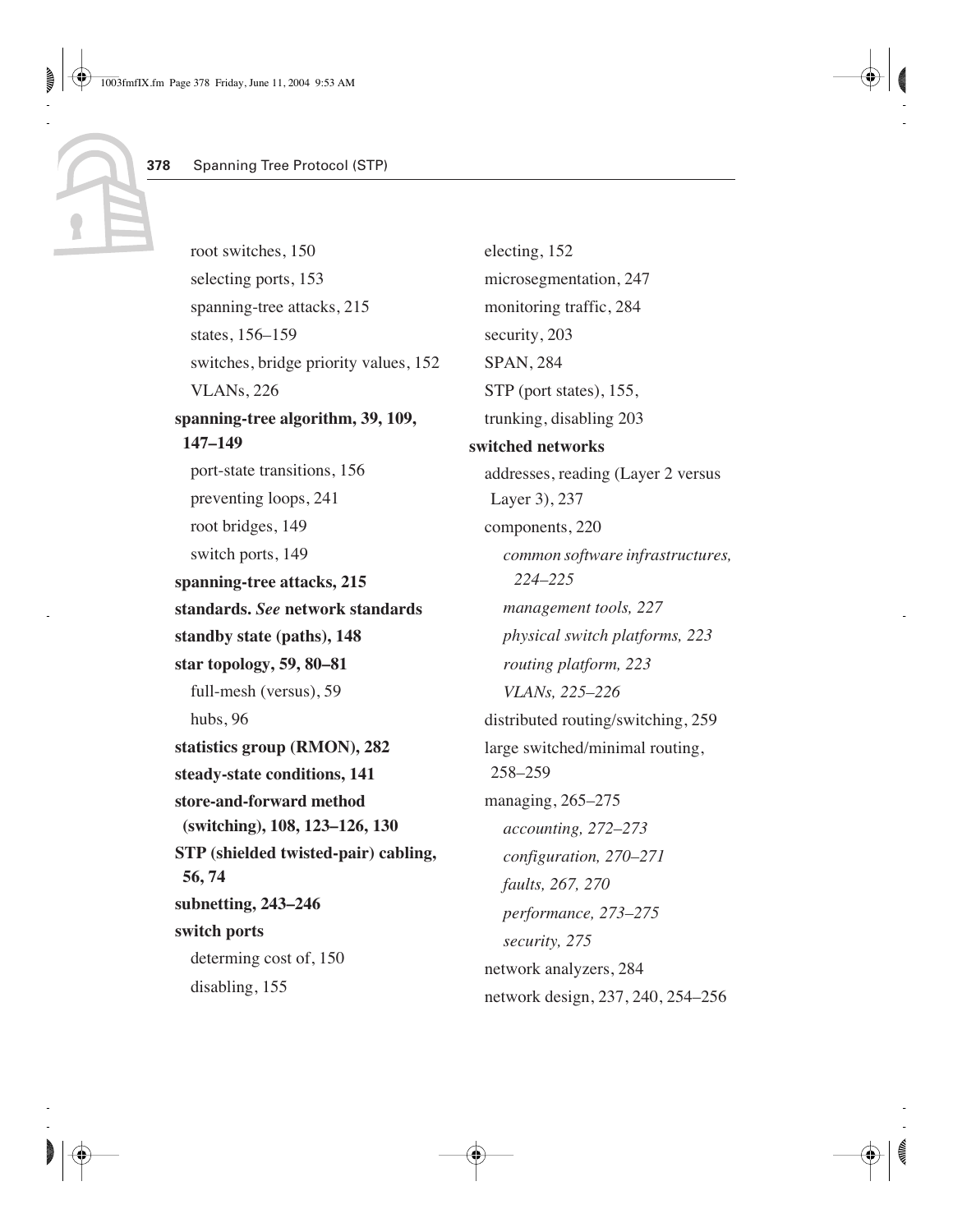protocols, 278 *RMON, 281–284 RMON2, 284 SMNP, 278–281* scalable switching, 256–257 security, 275–278 SPAN, 284 topologies, 151, 154 **Switched Port Analyzer (SPAN), 206 switches, 8–10, 132, 240** address-based VLANs, 179 ARP attacks, 212 ASICs, 237 backbone switches, 83 bandwidth, 104, 228, 237 benefits, 247 BPDU messages, 165 breaking up collision domains, 291 broadcasts, 107, 242–243 campus LAN benefits, 237–238 collapsed backbone networks, 108 collision domains, breaking up, 291 convergence, 159, 242 cut-through method, 108 cut-through switches, 126–127 data link layer, 32, 63, 247 dedicated-media LANs, 40 designated ports/switches, 152

Ethernet, 89, 104–108 extending VLANs across, 184 filtering, 105 firewalls, 202, 210 forwarding method, 123 fragment-free switches, 129 functioning as *firewalls, 202 multiport bridges, 63* high bandwidth requirements (preferable for), 228 hubs (versus), 105 identifiers, 151 IDS modules, 210 interconnecting bridges, 109 LAN traffic benefits, 220 Layer 3 switches, 183 loops, 241, 150 MAC addresses, total supply, 204 MAC flooding attack, 211 MAC tables, 63 MAUs (versus), 82 media dependence, 244–246 multilayer switching, 240 multiport bridges, 63 multiswitch LANs, 83 network contention, 104 network latency, 128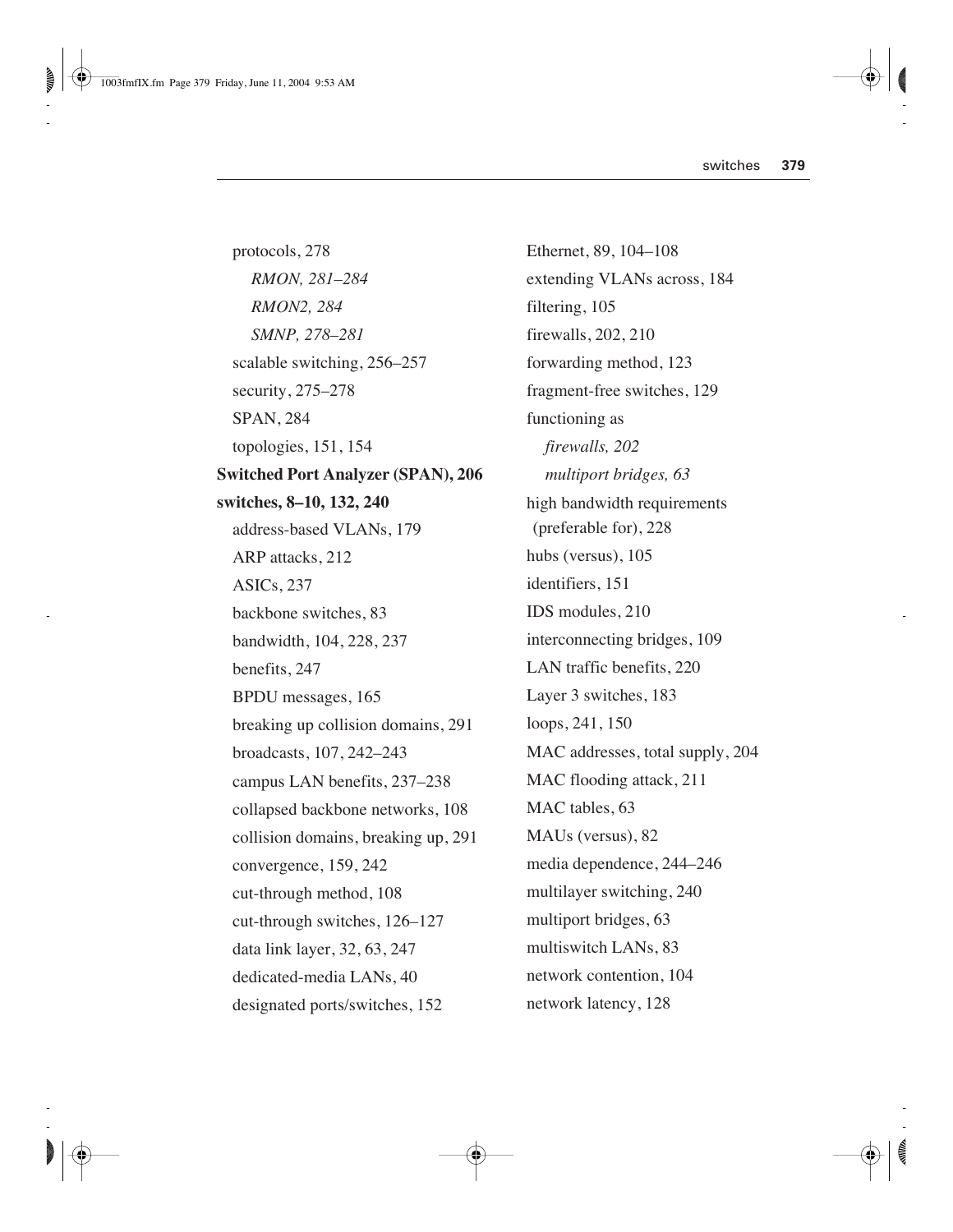network layer *identifying host locations, 237 routers (versus), 132* network segmentation, 94 network topology changes, determining, 151 nonblocking service, 219 operation, 105–108 port costs, 152, 160 port numbers (multiples of two), 295 port security enabled on, 204 port states, 154 potential vulnerabilities, 214 protocols, 147 QoS, 220, 237 recomputing network topology, 159 removing loops, 150 replacing (in large networks), 234 RMON groups (Cisco supported), 283 root ports, 160 root switches, 150 routers (versus), 109 scalability, 228 scaling network growth, 301 security, 203, 210, 244 segmenting, 296

segmenting networks, 300 shared-media networks, 223 single-switch LANs, 81 star topology, 81 store-and-forward method, 108 store-and-forward switches, 124–126 STP, bridge priority values, 152 subnetting, 243–244 table lookups, 135 transparent bridges, working like, 222 vendors favoring over hubs, 293 VLANs, 247 *communication, 176 interoperability, 193 management ports, 207* VTP management domains, 188 VTP modes, 190 wire-speed switches, 129 working like transparent bridges, 222 **switching, 4** campus LAN benefits, 237–238 case studies, 291 *bridge-based networks, 297–298 hub-based networks, 292–296*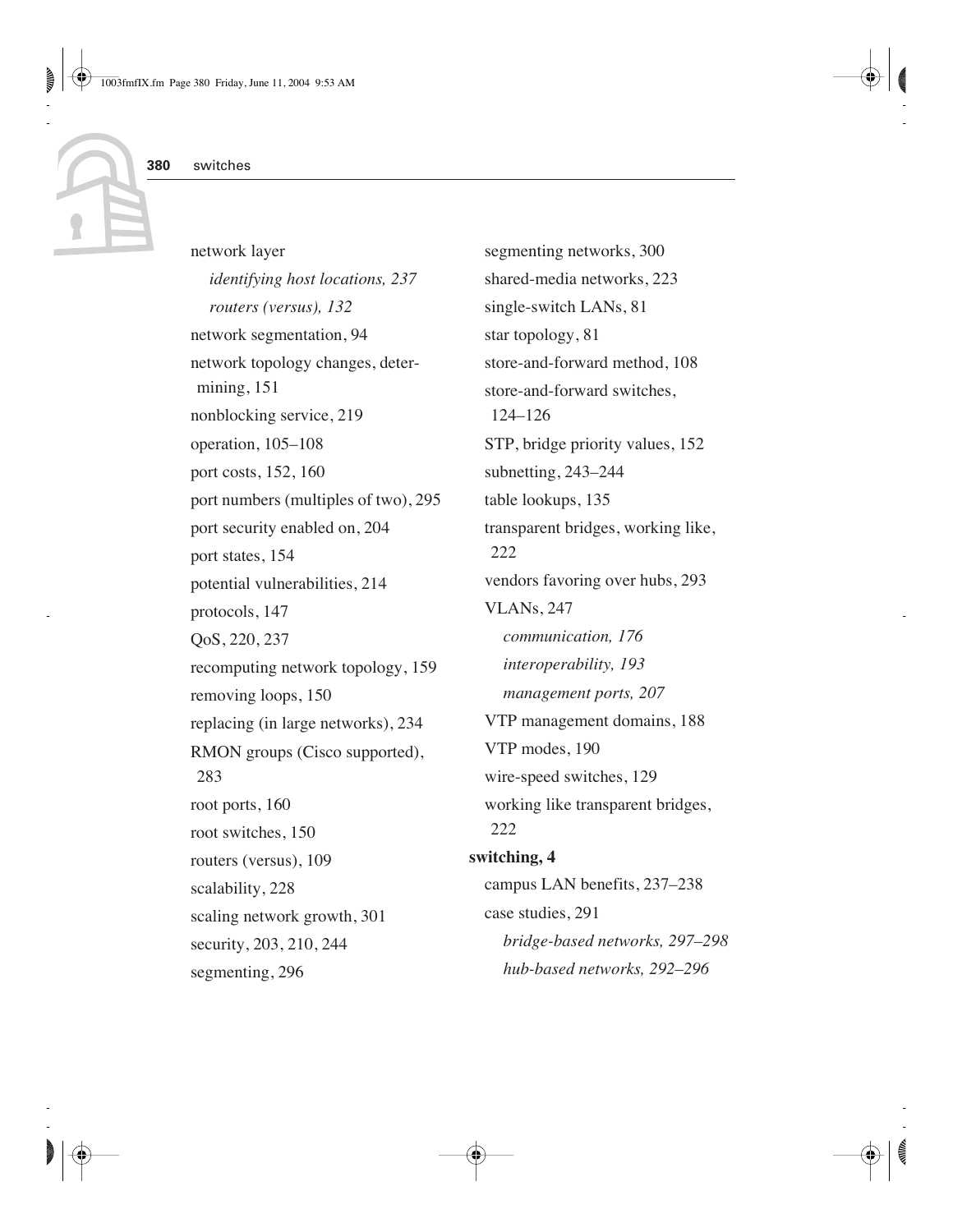*medium/large switch-based networks, 302–303 small switch-based networks, 298–301 VLANs, 303–305* CRC, 123 data link layer, 231–232 data-link addresses, 118 distributed routing/switching routing, 259 distribution layer considerations, 258 flat network topology (Layer 2), 231–232 forwarding decisions, 124, 174 fragmenting frames/packets, 141 hierarchical topology (Layer 3), 237 Layer 2 methods, 123–129 Layer 3 methods, 129–135 large switched/minimal routing, 258–259 mixed-media LANs, 245 multilayer switching, 130 multiport bridges, 63 network layer, 237 packet switching, 134–135 *ARP mapping, 139–141 routing table lookup, 135–136, 139*

routing (versus), 174 scalable switching, 256–257 security, 200 store-and-forward method, 130 translation functions, 246 transparent switching, 242 trunk links, 184 **Synchronous Optical Network (SONET), 32**

## **T**

**T1 lines, 77 TACACS+ (Terminal Access Controller Access Control System Plus), 203 Telecommunications Industry Alliance (TIA), 75 Terminal Access Controller Access Control System (TACACS+), 203 throughput, performance management, 275 Token Ring, 84** Ethernet (versus), 41, 85 frame sizes, 245 interfaces, 132 inventor, 22, 28 Layer 2 addresses, reading 246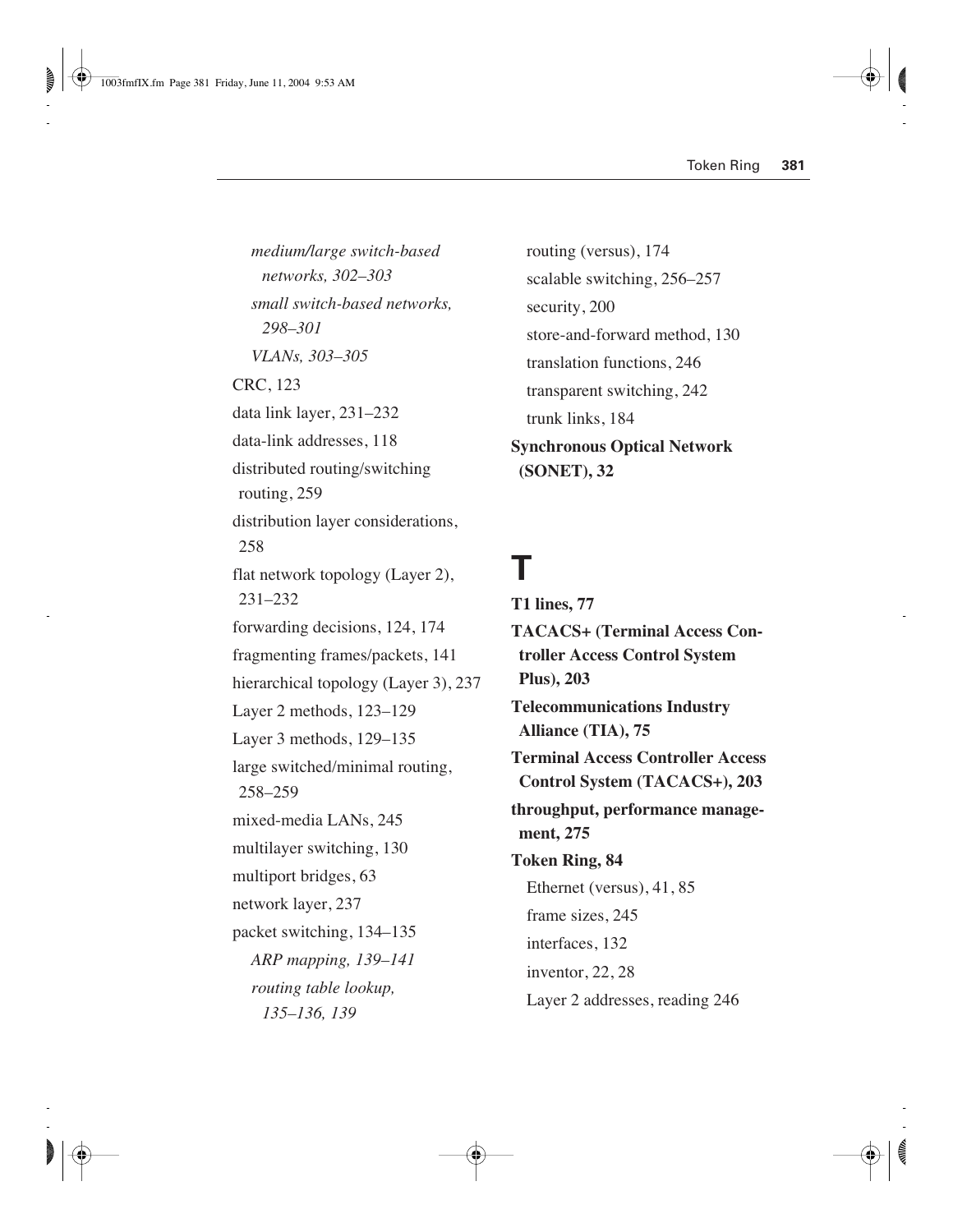logical topology, 61 nodes, 85 packet switching, 134 physical topology, 61 ring topology, 82 RJ connectors, 78 RMON groups, 282 transfer rates, 85 UTP cabling, 85 **Token Ring group (RMON), 283 tokens, 41–42, 85 topologies.** *See* **network topologies topology, defined, 16 traffic filtering, 225 traffic flow.** *See* **data flow traffic integrity, maintaining, 224 trailers (frames), 12, 61–62, 117 transceivers, 11 transfer rates** Ethernet, 41, 85, 89 FDDI, 85 Token Ring, 85 **translation functions, 246 transmission** media, 32 methods, 118–121 modes, 13–14 **transmitters, 53**

**transparent bridges (switches), 222 transparent mode (VTP), 190 transparent switching, 242 transport layer (OSI), 30, 33 TRAP messages (SNMP), 280 traps, fault management, 269 tree topology, 60, 83–84, 109 troubleshooting** network analyzers, 284 network management, 270 **trunk links, 184–185 trunk ports (security), 206 twisted-pair cable, 17, 74** STP, 56, 74 UDP, 56, 75

#### **U**

**unicast (transmission method), 119 unshielded twisted-pair.** *See* **UTP user segments (Ethernet), 291 user sets (security), 275 utilization (network), 275 UTP (unshielded twisted-pair), 22, 75** EMI/RFI, 56 transmission rates, 75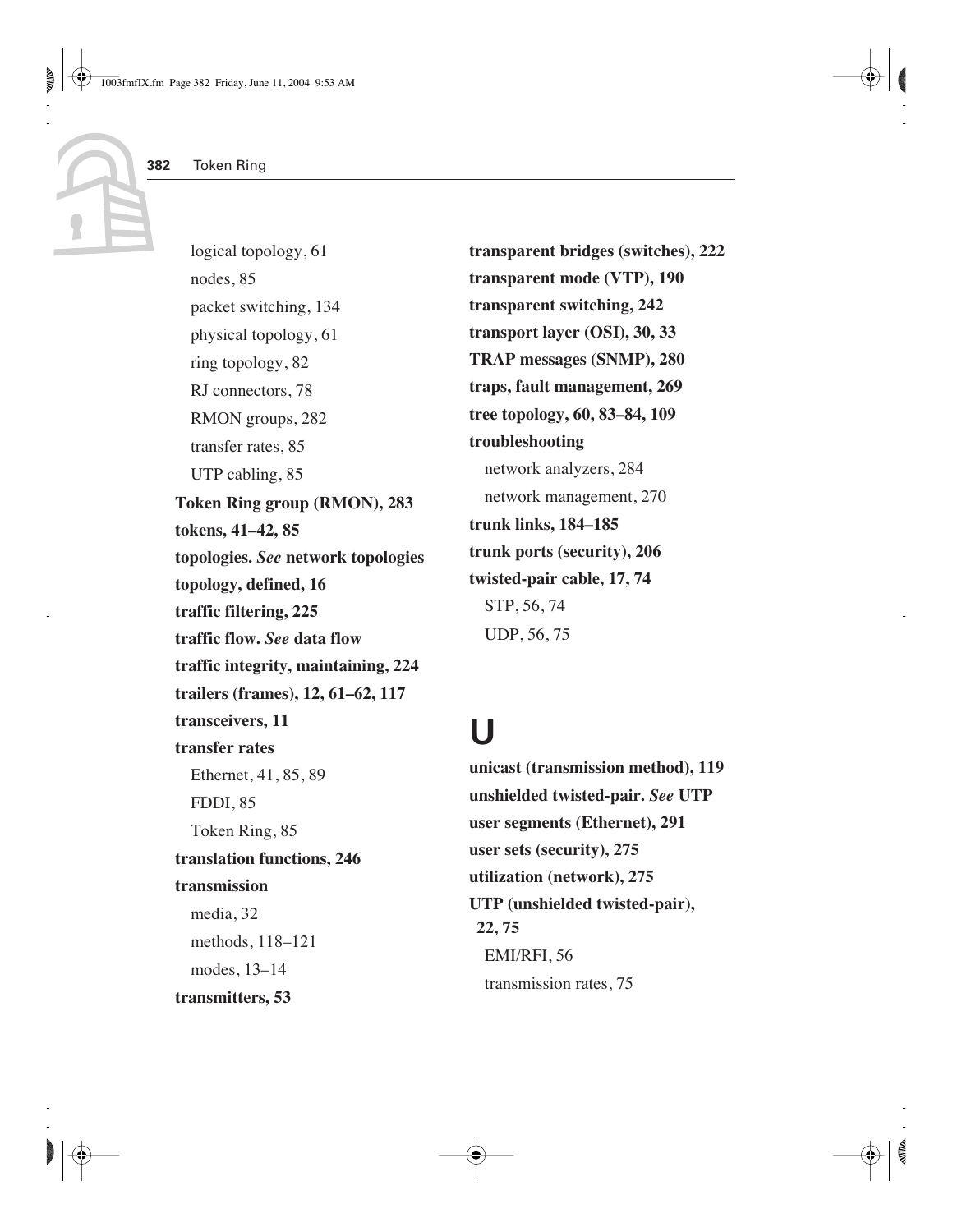## **V**

**vendor-assigned addresses (MAC), 90, 118 virtual circuits, 31 virtual LANs.** *See* **VLANs VLAN Trunking Protocol.** *See* **VTP VLANs (virtual LANs), 225–226** 80/20 rule, 255 address-based VLANs, 178–181 advantages of, 174 assigning end nodes, 174 assigning network devices, 177 benefits, 251 broadcast control, 251 broadcast domains, 172 campus networks, 303 case study, 303–305 communicating with other VLANs, 176 designing, 250–252 differentiating, 253 Ethernet, 40 extending, 184–185 hubs, replacing with switches, 173 identification numbers, 174 IEEE 802.1q, 193 implementing, 252–253 infrastructure, 225

inter-VLAN communication, 181, 184 inter-VLAN traffic, routing 255 Layer 3-based VLANs, 180 limiting node numbers, 174 logical hierarchy, 259 membership, 177–179, 181 network management, 252 node numbers, limiting 174 operation, 177–187 overview, 172–174 performance, 251 port-based VLANs, 177–178, 252 routers (required), 181, 226 routing inter-VLAN traffic, 255 routing mechanisms, 176 scalability, 223 security, 200–203, 207–215, 251 *ARP attacks, 212–213 MAC flooding attacks, 211 multicast brute-force attacks, 214 private VLAN attacks, 213–215 random frame-stress attacks, 215 spanning-tree attacks, 215 trunking security, 202* segment-based VLANs, 252 segmenting, 296, 304 server farms, 255